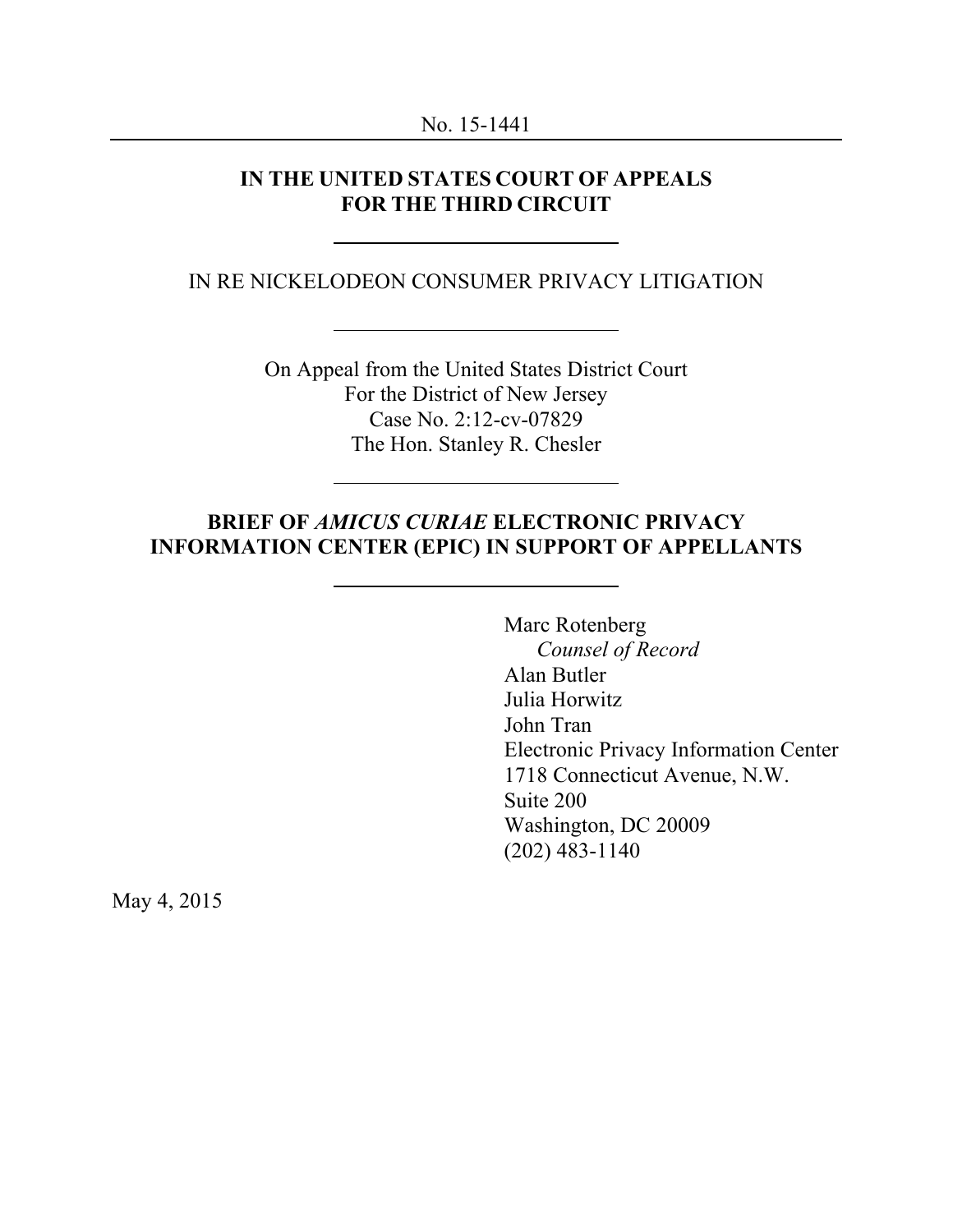### **CORPORATE DISCLOSURE STATEMENT**

Pursuant to Federal Rule of Appellate Procedure 26.1 and 29(c), *amicus curiae* Electronic Privacy Information Center ("EPIC") certifies that it is a District of Columbia corporation with no parent corporation. No publicly held company owns 10% or more of EPIC stock.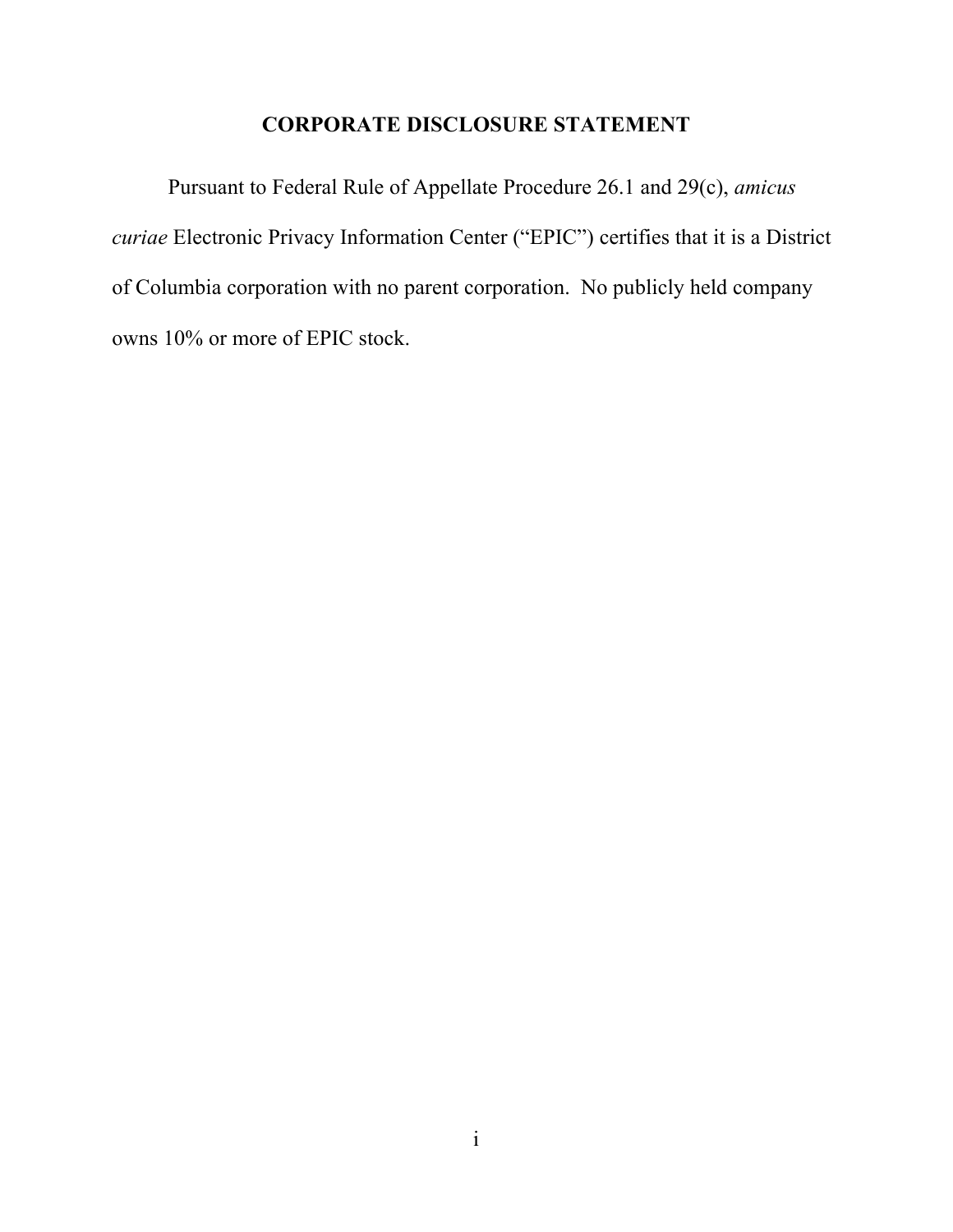# **TABLE OF CONTENTS**

| I. | The Term "Personally Identifiable Information" Is Broadly Construed Under                                                           |  |  |  |
|----|-------------------------------------------------------------------------------------------------------------------------------------|--|--|--|
| П. |                                                                                                                                     |  |  |  |
|    | A. Personal Data Can Only Be Considered "Anonymized" When It Has                                                                    |  |  |  |
|    | B. Persistent Identifiers, Including IP and MAC Addresses, Are Not                                                                  |  |  |  |
|    | III. Google and Other Internet Advertising Firms Identify Internet Users With                                                       |  |  |  |
|    | A. Soon Every Internet-Connected Device May Be Assigned a Unique,                                                                   |  |  |  |
|    | B. The Consolidation of User Data Among a Few Firms and the Expansion<br>of Internet-enabled Devices Makes Users More Traceable and |  |  |  |
|    | C. Firms Are Now Deploying Browser "Cookies" That Cannot Be Deleted                                                                 |  |  |  |
|    | D. Marketers Can Also Identify and Track Users Based On Their Digital                                                               |  |  |  |
|    |                                                                                                                                     |  |  |  |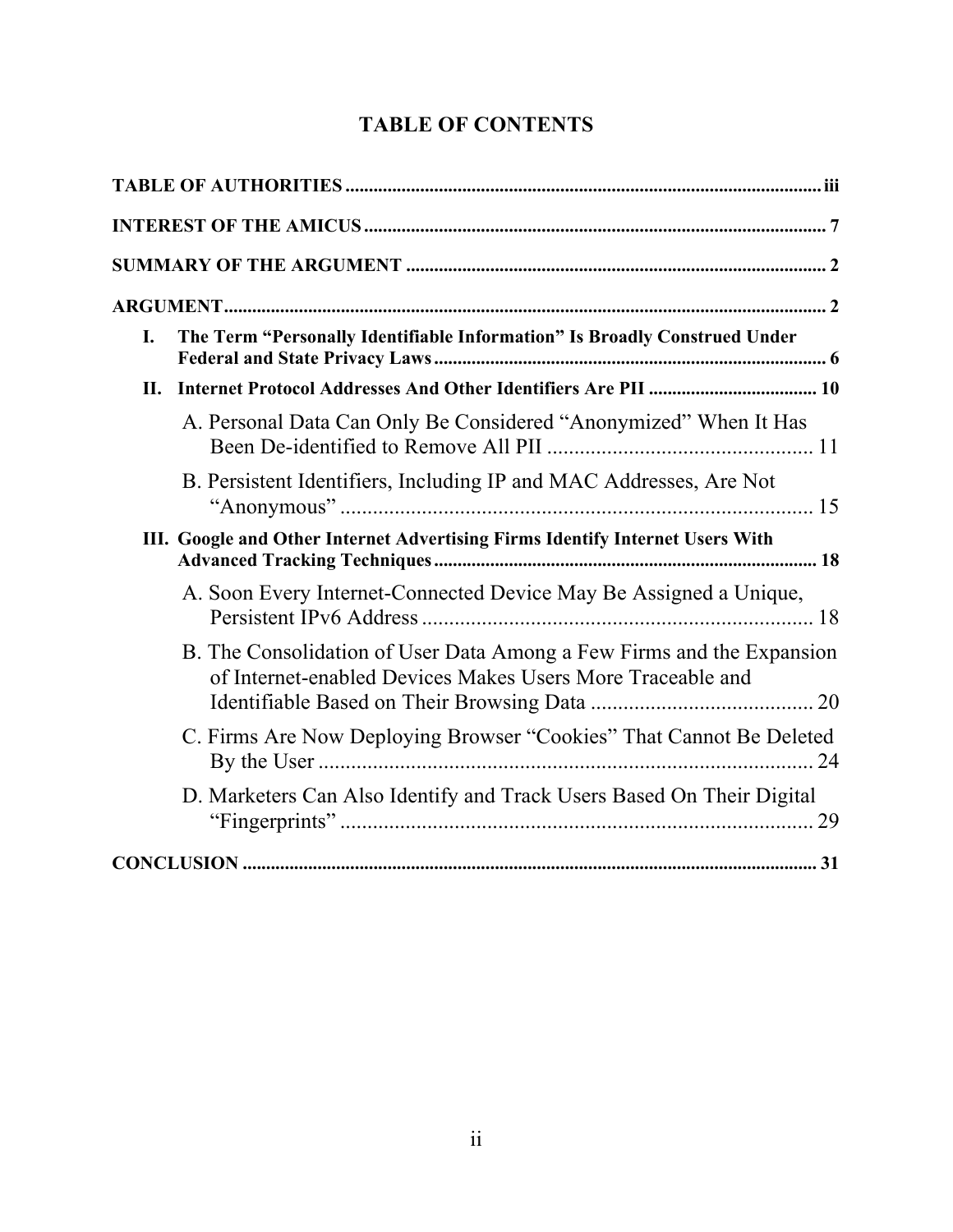# **TABLE OF AUTHORITIES**

# **STATUTES**

| California Online Privacy Protection Act, Cal. Bus. & Prof. Code                                                                                    | 5     |
|-----------------------------------------------------------------------------------------------------------------------------------------------------|-------|
| Children's Online Privacy Protection Act of 1998, 15 U.S.C. §§ 6501–6506                                                                            |       |
|                                                                                                                                                     |       |
| Video Privacy Protection Act of 1988 (VPPA), 18 U.S.C. § 2710 (2014)  2                                                                             |       |
|                                                                                                                                                     |       |
|                                                                                                                                                     |       |
| <b>OTHER AUTHORITIES</b>                                                                                                                            |       |
|                                                                                                                                                     | 3, 12 |
| Adam Tanner, The Web Cookie Is Dying. Here's The Creepier Technology                                                                                | 32    |
| Alexander Tsesis, The Right to Erasure: Privacy, Data Brokers, and the                                                                              |       |
| Arvind Narayanan & Vitaly Shmatikov, Privacy and Security: Myths and<br>Fallacies of "Personally Identifiable Information", 53 Comm. ACM 24         |       |
| Arvind Narayanan & Vitaly Shmatikov, Robust De-Anonymization of Large<br>Sparse Datasets (How to Break the Anonymity of the Netflix Prize Dataset), |       |
|                                                                                                                                                     |       |
| Ashkan Soltani et al., Flash Cookies and Privacy 2: Now with HTML5 and                                                                              |       |
|                                                                                                                                                     |       |
| Christopher Parsons, IPv6 and the Future of Privacy (2010)  19, 22                                                                                  |       |
| Christopher Wolf, Envisioning Privacy in the World of Big Data, In Privacy<br>in the Modern Age: The Search for Solutions (Marc Rotenberg, Julia    |       |
| Comments of EPIC, Request for Comments on Deployment of Internet<br>Protocol, Version 6, NTIA Docket No. 040107006-4006-01 (Mar. 8, 2004) 22        |       |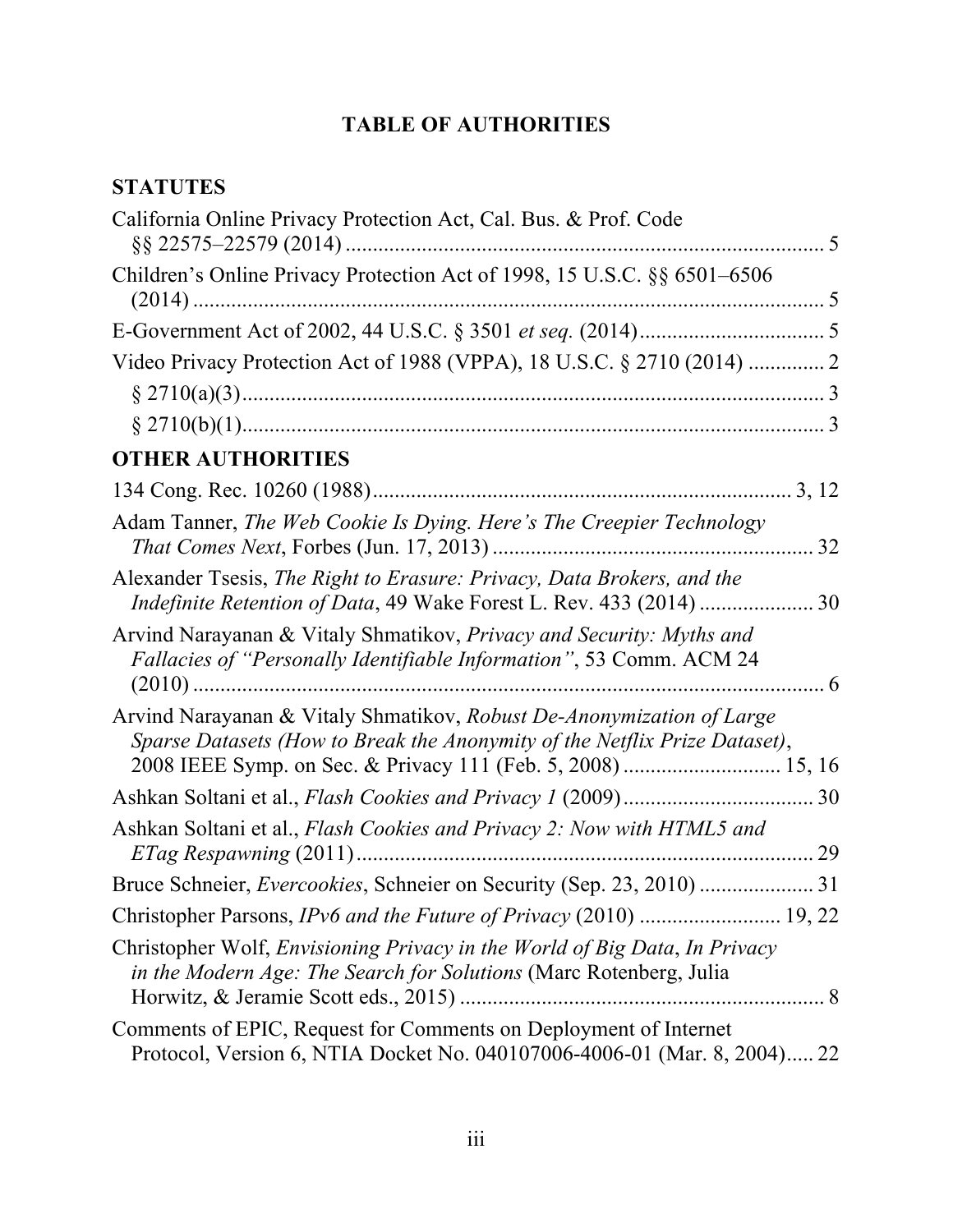| David A. Bode, <i>Interactive Cable Television: Privacy Legislation</i> , 19 Gonz.                                                                  | 24 |
|-----------------------------------------------------------------------------------------------------------------------------------------------------|----|
|                                                                                                                                                     | 27 |
| Deepak Gupta et al., MAC Spoofing and Its Countermeasures, 2(4) Int. J. of                                                                          | 20 |
| Edith Ramirez, Remarks at the Federal Trade Commission Internet of Things                                                                           | 23 |
| Emily Steel & Julia Angwin, On the Web's Cutting Edge, Anonymity in Name                                                                            | 18 |
|                                                                                                                                                     | 23 |
|                                                                                                                                                     |    |
| EPIC, Re-identification: Concerning Re-identification of Consumer                                                                                   |    |
|                                                                                                                                                     | 21 |
| Erik Larkin, Browser Fingerprinting Can ID You Without Cookies, PC World                                                                            | 32 |
| Fed. Trade Comm'n, Complying with COPPA: Frequently Asked Questions                                                                                 | 17 |
|                                                                                                                                                     | 28 |
| IEEE Computer Society, 802—IEEE Standard for Local and Metropolitan                                                                                 | 19 |
| Internet Engineering Task Force, HTTP State Management Mechanism:                                                                                   | 26 |
| Jacqui Chen, Zombie Cookie Wars: Evil Tracking API Meant To "Raise                                                                                  |    |
| Jerry Kang, <i>Information Privacy in Cyberspace Transactions</i> , 50 Stan. L.                                                                     |    |
| Jessica E. Vascellaro, Google Agonizes on Privacy As Ad World Vaults                                                                                |    |
| Jessica Rich, Dir., Bureau of Consumer Prot., Fed. Trade Comm'n, Beyond<br>Cookies: Privacy Lessons for Internet Advertising (Jan. 21, 2015) 12, 20 |    |
| Jonathan Mayer, Tracking the Trackers: Where Everybody Knows Your                                                                                   |    |
| Julia Angwin, Meet the Online Tracking Device That Is Virtually Impossible                                                                          |    |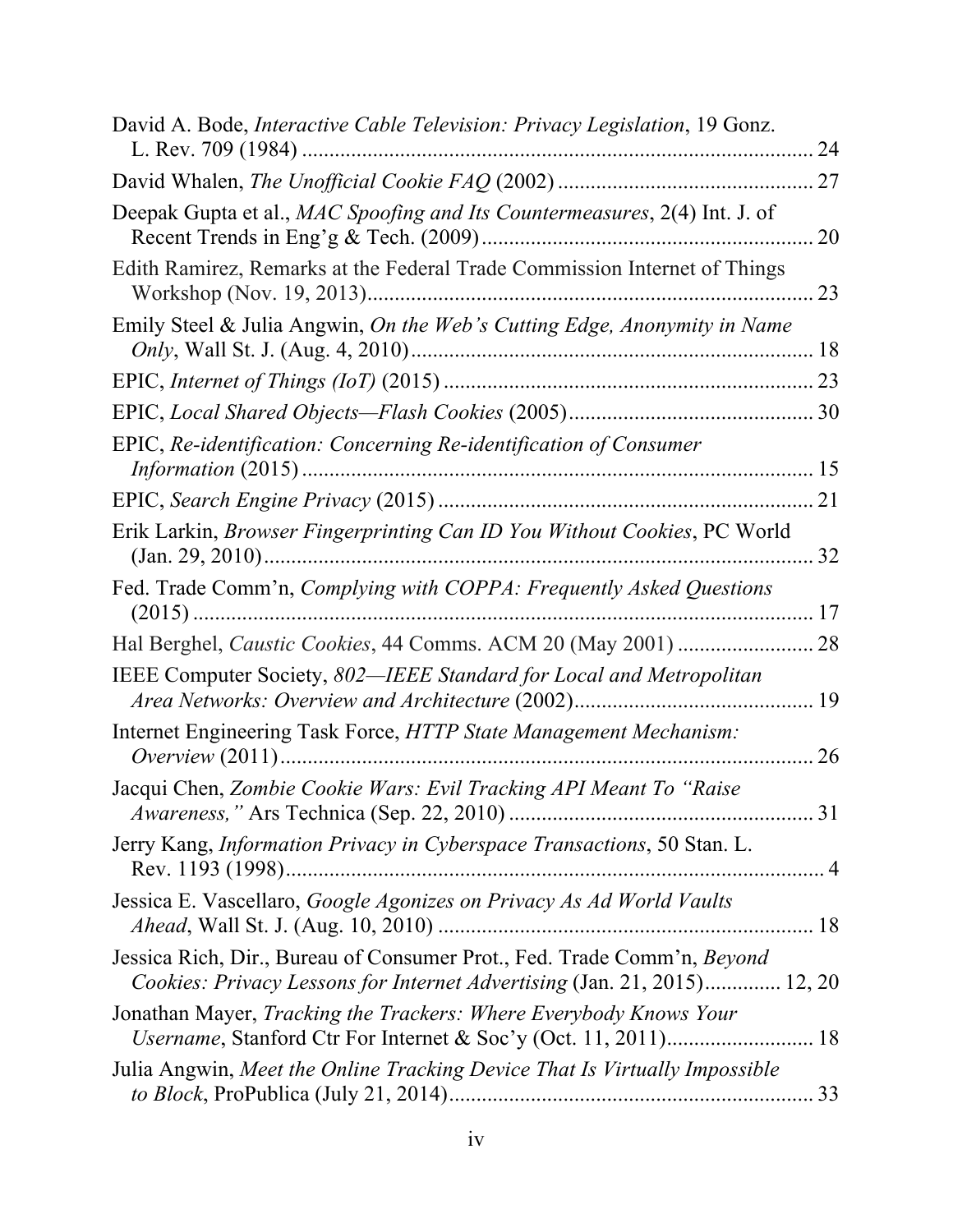| Latanya Sweeney, k-anonymity: A Model for Protecting Privacy, 10(5) Int'l J.<br>on Uncertainty, Fuzziness, & Knowledge-based Sys. 557 (2002) 14     |
|-----------------------------------------------------------------------------------------------------------------------------------------------------|
| Latanya Sweeney, Simple Demographics Often Identify People Uniquely<br>(Carnegie Mellon Univ., Sch. of Computer Sci., Data Privacy Lab.,<br>13      |
| Laura J. Bowman, Pulling Back the Curtain: Online Consumer Tracking, 7<br>18                                                                        |
| Laurie J. Flynn, Drumming Up More Addresses on the Internet, N.Y. Times<br>21                                                                       |
| Letter from Mineesha Mithal, Associate Director, Division of Privacy and<br>Identity Protection, Federal Trade Comm'n, to Reed Freeman, Counsel for |
| Michael R. Siebecker, Cookies and the Common Law: Are Internet<br>Advertisers Trespassing on Our Computers?, 76 S. Cal. L. Rev. 893 (2003) 28       |
|                                                                                                                                                     |
|                                                                                                                                                     |
| Nat'l Inst. of Stds. & Tech., U.S. Dep't of Commerce, Special Pub. 800-122,<br>Guide to Protecting the Confidentiality of Personally Identifiable   |
| Nick Nikiforakis & Günes Acar, Browser Fingerprinting and the Online-                                                                               |
| Omer Tene & Jules Polonetsky, To Track or "Do Not Track": Advancing<br>Transparency and Individual Control in Online Behavioral Advertising,        |
| Peter Fleischer & Nicole Wong, Taking Steps to Further Improve Our                                                                                  |
| Peter Segrist, How the Rise of Big Data and Predictive Analytics Are<br>Changing the Attorney's Duty of Competence, 16 N.C. J. L. & Tech. 527       |
| Privacy and Tech. Assistance Ctr., U.S. Dep't of Education, Data De-                                                                                |
| Rachel Powell, Tech Notes; Televised Give and Take, N.Y. Times                                                                                      |
| Riva Richmond, We Know Where You Are, Wall Street J. (Sep. 29, 2008) 19                                                                             |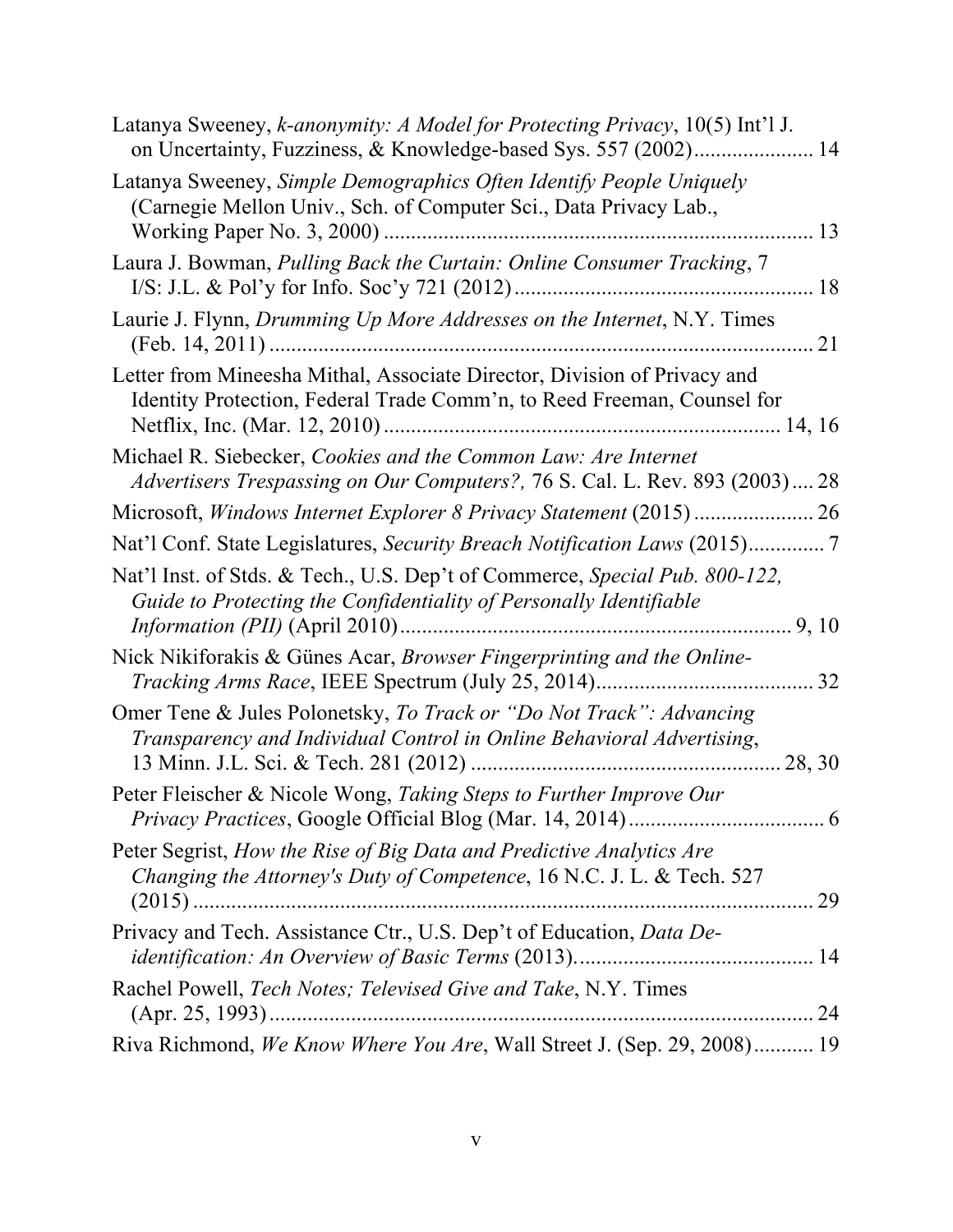| Robert Gellman, The Deidentification Dilemma: A Legislative and<br>Contractual Proposal, 21 Fordham Intell. Prop. Media & Ent. L.J. 33<br>14                    |
|-----------------------------------------------------------------------------------------------------------------------------------------------------------------|
| Robert Lemos, Researchers Reverse Netflix Anonymization, Security Focus                                                                                         |
| S. Rep. No. 100-599 (1988), reprinted in 1988 U.S.C.C.A.N. 4342 3, 4, 5, 11                                                                                     |
| Sangam Racherla & Jason Daniel, IBM, IPv6 Introduction and Configuration                                                                                        |
| Solon Barocas & Helen Nissenbaum, Big Data's End Run Around Anonymity<br>and Consent, in Privacy, Big Data, and the Public Good (Julia Lane et al.              |
| Stephen Console, Cable Television Privacy Act: Protecting Privacy Interests<br>From Emerging Cable TV Technology, 35 Fed. Com. L.J. 71 (1983) 24                |
| Tadayoshi Kohno, Andre Broido & K. C. Claffy, Remote Physical Device<br><i>Fingerprinting</i> , Inst. of Electrical & Electronic Eng'rs Symposium on Sec.<br>32 |
| Terry W. Posey, Jr., Tony Soprano's Privacy Rights: Internet Cookies,<br>Wiretapping Statutes, and Federal Computer Crimes After in Re<br>27                    |
| U.S. Dep't of Health, Education, and Welfare, Records, Computers and the<br>13                                                                                  |
| U.S. Gov't Accountability Office, GAO-08-536, Privacy: Alternatives Exist<br>for Enhancing Protection of Personally Identifiable Information (May<br>8.9        |
| Vincent Toubiana, Google's Ad Targeting Under the New Privacy Policy,<br>26                                                                                     |
| William J. Broad, U.S. Counts on Computer Edge in Race for Advanced TV,<br>23                                                                                   |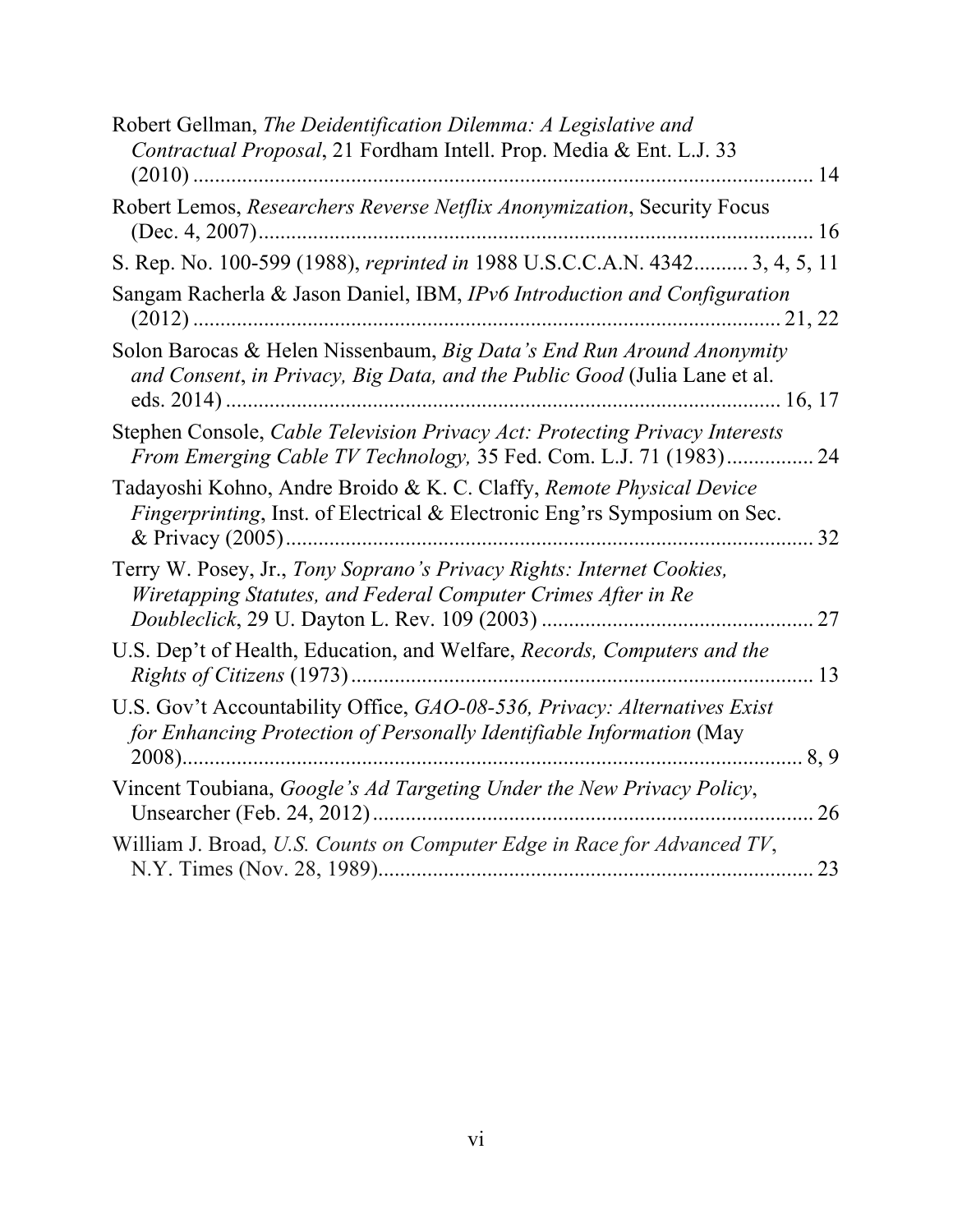#### **INTEREST OF THE AMICUS**

The Electronic Privacy Information Center ("EPIC") is a public interest research center in Washington, D.C., established in 1994 to focus public attention on emerging civil liberties issues and to protect privacy, the First Amendment, and other Constitutional values.<sup>1</sup> EPIC has written extensively on the privacy implications of the collection, storage, and disclosure of sensitive consumer information.

EPIC routinely participates as *amicus curiae* before federal and state courts in cases concerning consumer privacy rights. *See*, *e.g.*, *First Am. Financial Corp. v. Edwards*, 132 S. Ct. 2536 (2012) (defending consumer standing claims); *Sorrell v. IMS Health Inc.*, 131 S. Ct. 2653 (2011) (defending state prescription privacy law against commercial speech challenge); *Fraley v. Facebook*, No. 13-16918 (9th Cir. Feb. 20, 2014) (defending consumer interests in a class action privacy settlement)*; Joffe v. Google*, 746 F.3d 920 (9th Cir. 2013) (defending Internet users against unlawful interception of private wi-fi communications); *Harris v. Blockbuster, Inc.*, No. 09-10420 (5th Cir. Nov. 9, 2009) (preserving privacy safeguards for video rental records).

 $<sup>1</sup>$  In accordance with Rule 29, the undersigned states that no monetary</sup> contributions were made for the preparation or submission of this brief. This brief was not authored, in whole or in part, by counsel for a party.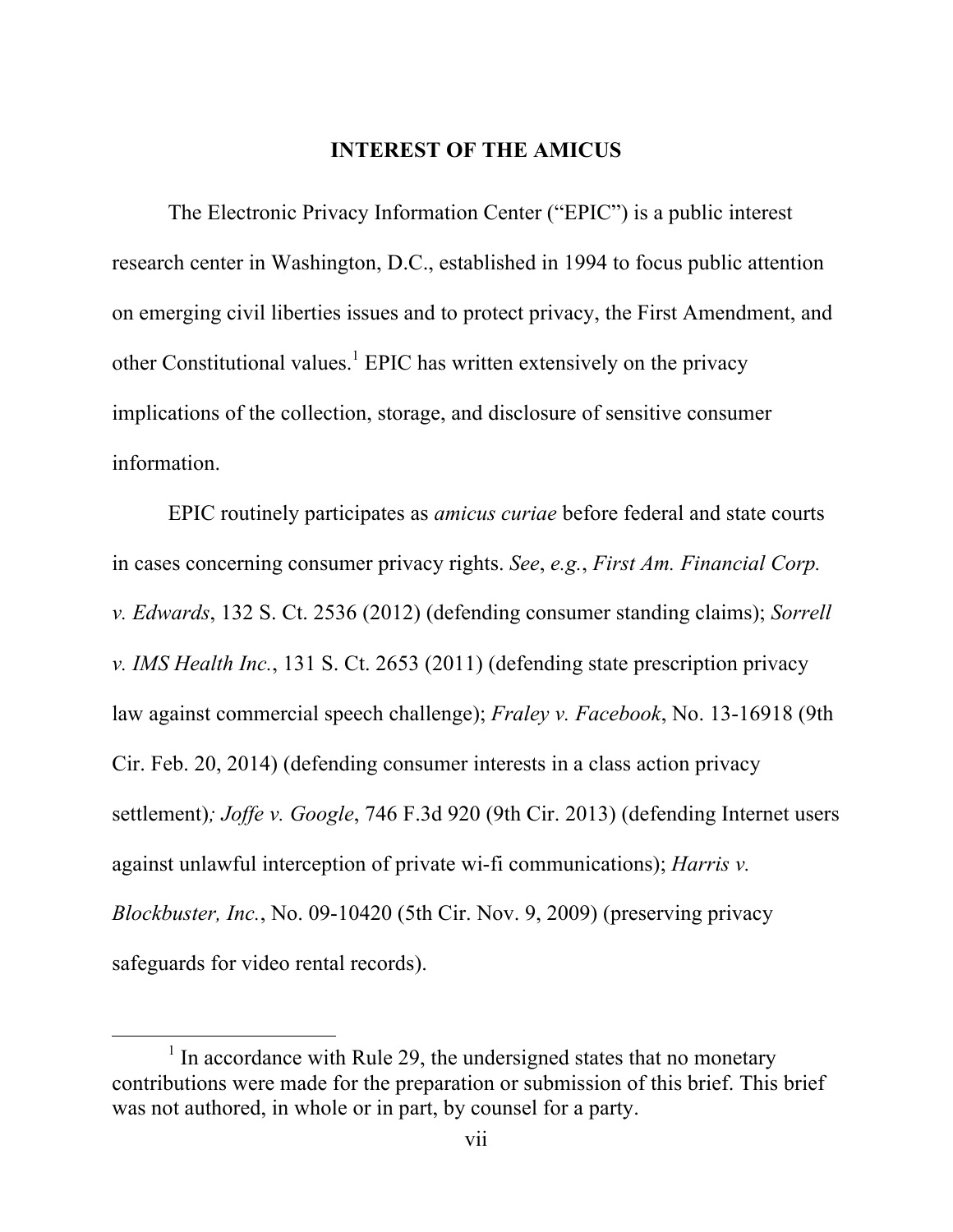#### **SUMMARY OF THE ARGUMENT**

The definition of "personally identifiable information" set out in the Video Privacy Protection Act is purposefully broad to ensure that the underlying intent of the Act—to safeguard personal information against unlawful disclosure— is preserved as technology evolves.

The lower court wrongfully concluded that unique, persistent identifiers and other "transactional information" obtained from a consumer by an entity subject to the Act do not constitute personally identifiable information. This result is directly contrary to the language of the statute, the intent of Congress, and the express statement of the Act's sponsor. If unique Internet identifiers are excluded from the definition of personally identifiable information, then the VPPA will cease to have any meaningful application to Internet providers of video services. The court's conclusion was also fundamentally flawed because it failed to recognize the ability of Google and other marketing firms to identify users based on their browsing data.

#### **ARGUMENT**

The Video Privacy Protection Act of 1988 (VPPA), 18 U.S.C. § 2710 (2014), is a quintessential federal privacy statute—the law prohibits the disclosure of "personally identifiable information concerning any customer" of a video service provider (or provide of other "similar audio visual materials"), except under certain limited circumstances, and provides customers with an opportunity to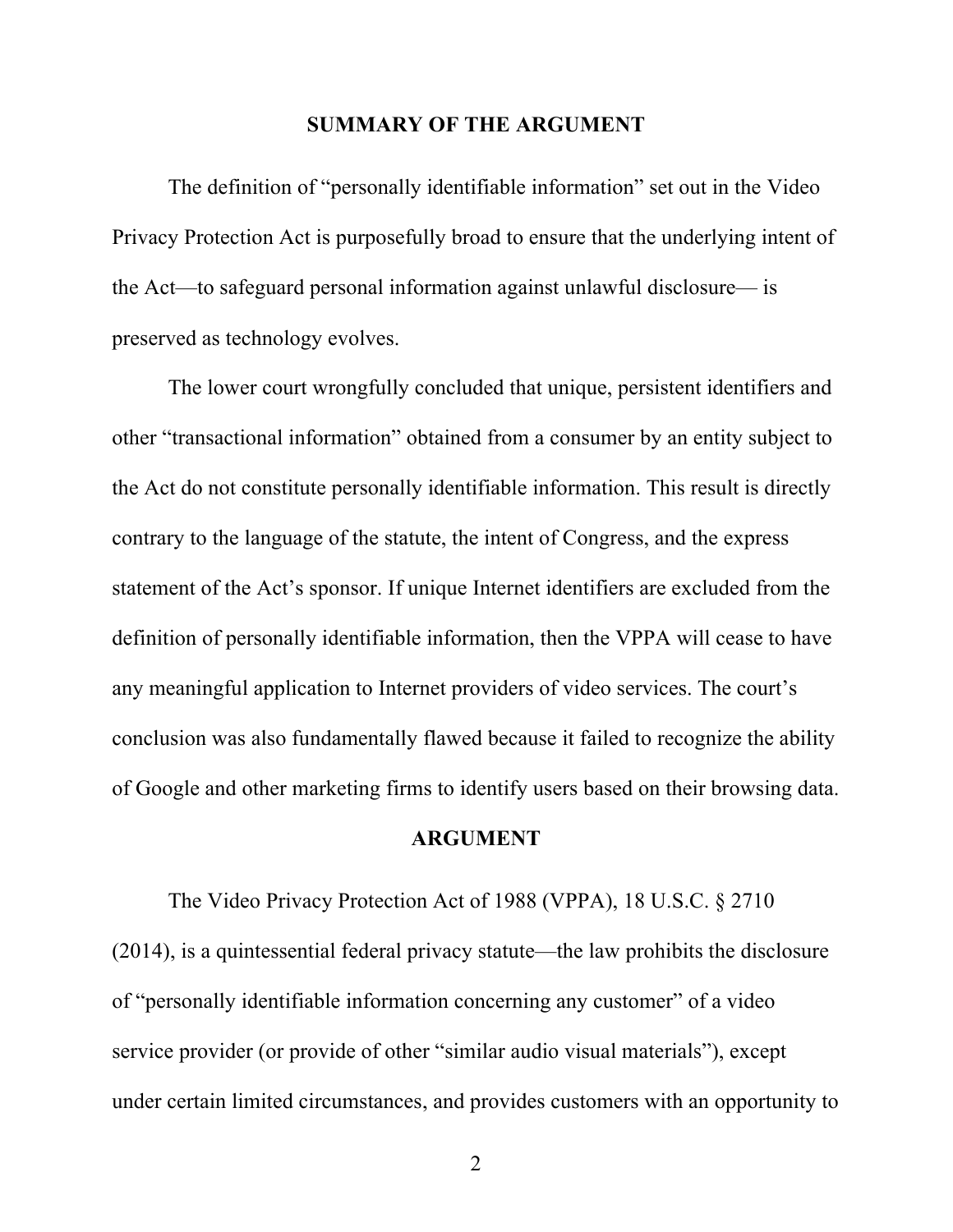seek relief if their rights were violated. *Id*. § 2710(b)(1). The statute specifies that "the term 'personally identifiable information' *includes* information which identifies a person as having requested or obtained specific video materials or services." *Id*. § 2710(a)(3) (emphasis added). Congress intended this definition to "establish a minimum, but not exclusive, definition of personally identifiable information." S. Rep. No. 100-599, at 12 (1988), *reprinted in* 1988 U.S.C.C.A.N. 4342. As Senator Patrick J. Leahy, the bill's original sponsor explained in his introductory floor statement, "A person maintains a privacy interest in the transactional information about his or her personal activities. The disclosure of this information should only be permissible under well-defined circumstances." 134 Cong. Rec. 10260 (1988) [hereinafter Leahy Floor Statement]. The data before the lower court is precisely the type of "transactional information" that the VPPA was enacted to protect.

As Professor Jerry Kang explains in his analysis of the collection and use of personally identifiable information by Internet firms, definition of PII is not limited to names and addresses; the term "describes a relationship between the information and a person, namely that the information—whether sensitive or trivial—is somehow identifiable to an individual." Jerry Kang, *Information Privacy in Cyberspace Transactions*, 50 Stan. L. Rev. 1193, 1207 (1998). Information can be "identifiable" to a person in one of three ways: (1) authorship, (2) description, or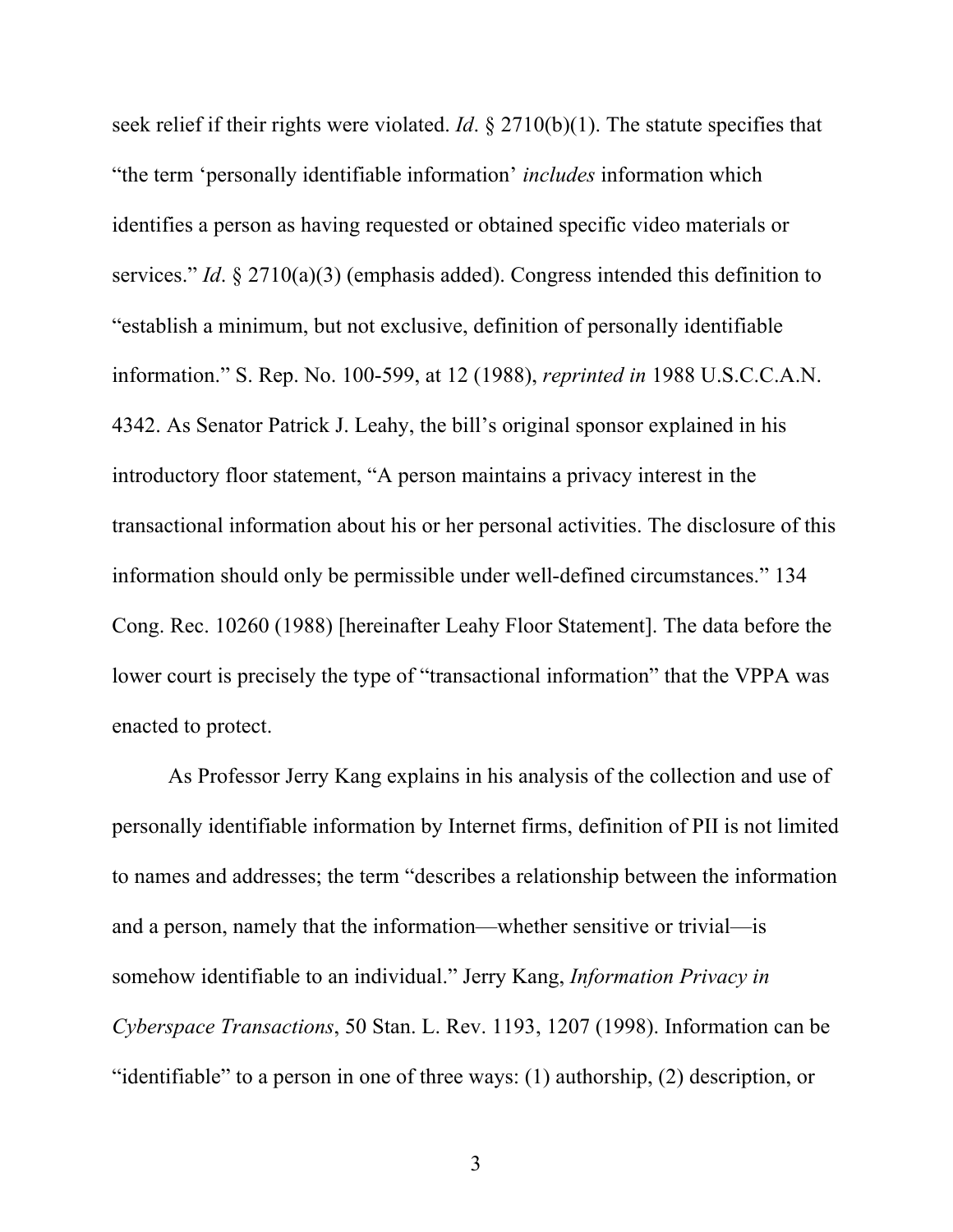(3) instrumental mapping. *Id*. Information that an individual creates and claims authorship over is identifiable, as is information that "could describe the individual in some manner" including characteristics like age and sex; and persistent identifiers (like social security numbers, usernames, Internet Protocol addresses, and unique device addresses) that can be used to map an individual's interactions with an institution are also identifiable. *Id*.

It is not reasonable to conclude, as the lower court did in this case, that information is not "personally identifiable" because it consists only of "anonymous user IDs, gender and age, or data about a user's computer." *In re Nickelodeon Consumer Privacy Litig.*, No. 12-7829, slip op. at 5 (D.N.J. Jan. 20, 2015) [hereinafter *Nickelodeon II*]. A court must first consider whether the information disclosed is linked to a "specific [video] transaction," such as information about "whether a person patronized a [provider] at a particular time or on a particular date." S. Rep. No. 100-599, at 12. If the court finds that the information disclosed links a particular customer to a specific transaction, *see id*. at 7 (noting that PII is "information that links the customer or patron to particular materials or services"), then that information should be considered PII unless it was sufficiently anonymized to remove all potentially identifying information. But even information that may seem anonymous when it is disclosed, could be potentially linked to a known individual in the future. That is one the reasons why PII has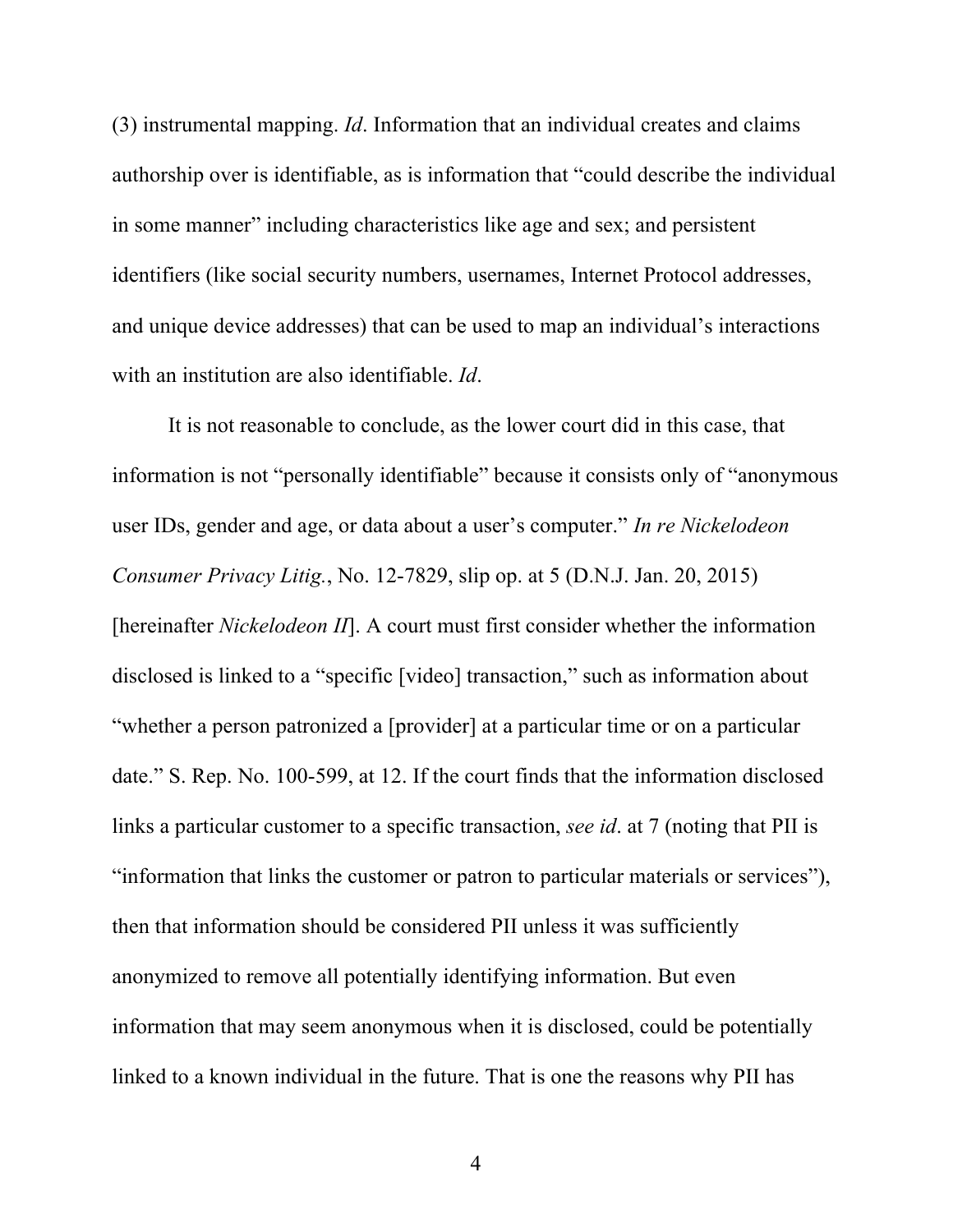been routinely defined in federal privacy laws to include information that both identifies or could identify an actual individual. *See*, *e.g.*, California Online Privacy Protection Act, Cal. Bus. & Prof. Code §§ 22575–22579 (2014) (including information that "permits the physical or online contacting of a specific individual"); E-Government Act of 2002, 44 U.S.C. § 3501 *et seq.* (2014) (including both "direct" and "indirect" identifiers); Children's Online Privacy Protection Act of 1998, 15 U.S.C. §§ 6501–6506 (2014) (including "persistent identifiers that can be used to recognize a user over time and across different Web sites or online services").

The VPPA and other federal privacy laws do not limit the definition of PII to names and addresses; the laws "define PII in a much broader way" and "account for the possibility of deductive disclosure . . . and do not lay down a list of informational attributes that constitute PII." Arvind Narayanan & Vitaly Shmatikov, *Privacy and Security: Myths and Fallacies of "Personally Identifiable Information"*, 53 Comm. ACM 24, 24–25 (2010).

The lower court's decision is clearly contrary to the intent of Congress and the purpose of the Act (to safeguard privacy) because the recipient of the customer's data in this case is Google, the single biggest aggregator of personal information in the world. The court, when discussing the potential for users to be identified by Google, appears to be unaware that Google routinely records not only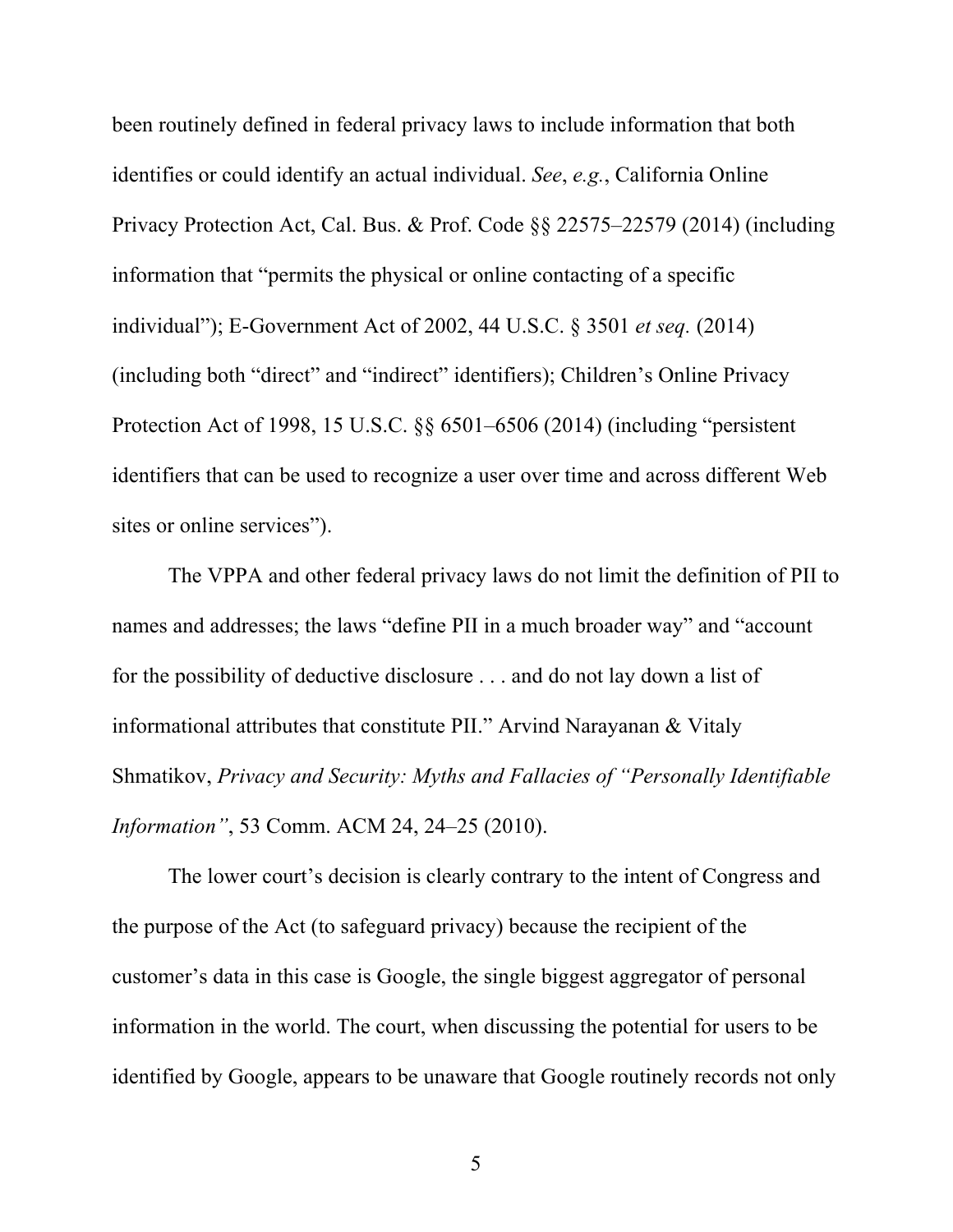the search queries of Internet users but also tracks users' activities based on their IP address. Peter Fleischer & Nicole Wong, *Taking Steps to Further Improve Our Privacy Practices*, Google Official Blog (Mar. 14, 2014). <sup>2</sup> The court found that nothing in the allegation supports the inference that "Google can identify the individual Plaintiffs in this case, as opposed to identifying people generally." *Nickelodeon II*, slip op. at 6. The court likens this question to whether the provider has disclosed "a unique identifier and a correlated look-up table." *Id*. (internal citation omitted)).

But the court fails to recognize that Google *is* the "look-up table." Google's entire business model is premised on delivering targeted ads to users based on their browsing history, and this is only possible by *identifying* and tracking their online browsing habits. It is nonsensical to say that Google is unable to identify a user based on a combination of IP address, MAC address, and other browser cookie data; that is precisely what Google does best. It would be like concluding the company that produces the phone book is unable to deduce the identity of an individual based on their telephone number.

# **I. The Term "Personally Identifiable Information" Is Broadly Construed Under Federal and State Privacy Laws**

<sup>&</sup>lt;sup>2</sup> http://googleblog.blogspot.com/2007/03/taking-steps-to-further-improveour.html.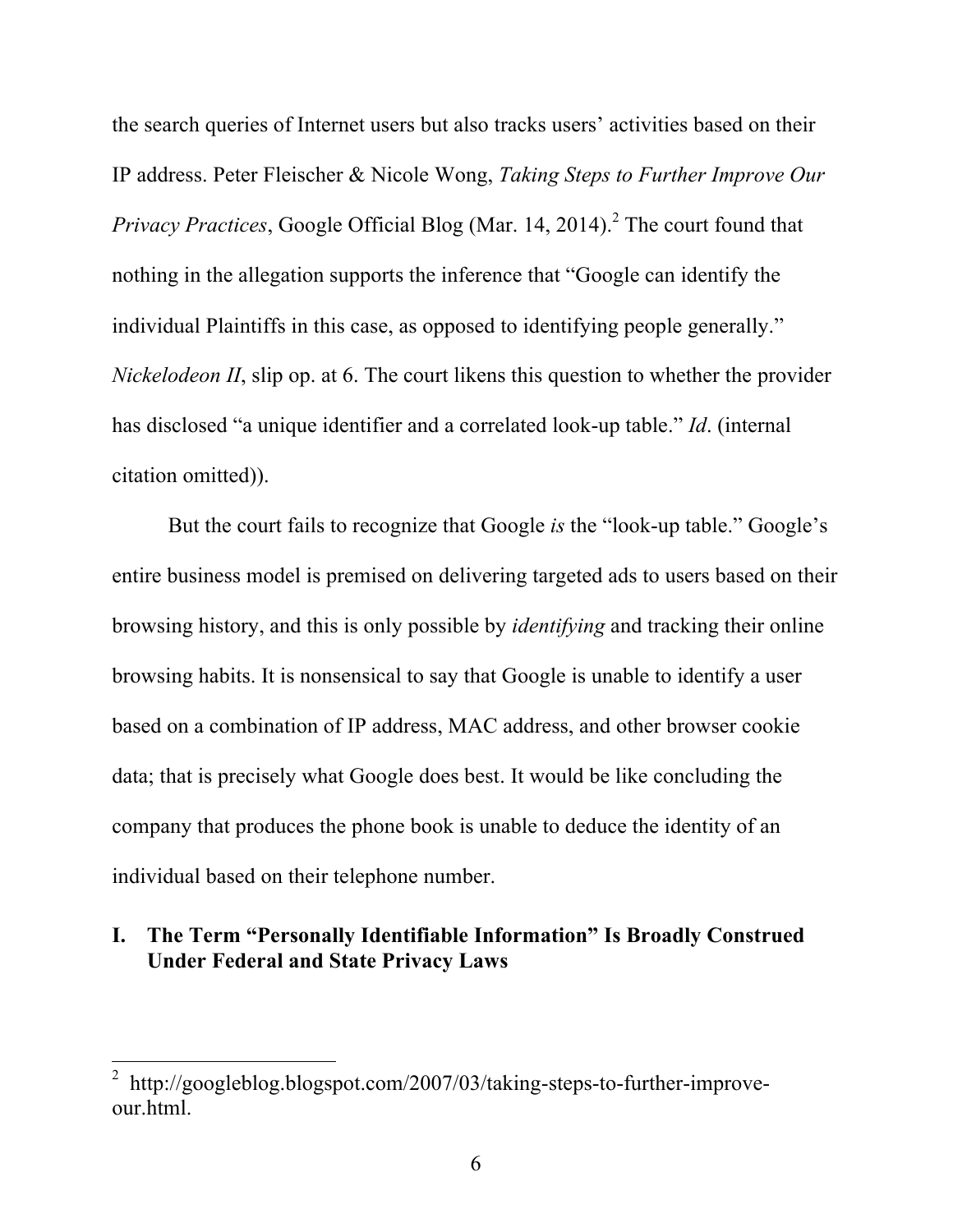The concept of PII is the key to all modern privacy laws, regulations, and industry standards. Indeed, under many privacy regimes, PII is the jurisdictional or substantive trigger. *See, e.g.,* Nat'l Conf. State Legislatures, *Security Breach Notification Laws* (2015) (listing data breach notification laws triggered by breach of PII enacted in forty-seven states, the District of Columbia, Guam, Puerto Rico, and the Virgin Islands).<sup>3</sup> *See also* Christopher Wolf, *Envisioning Privacy in the World of Big Data*, *in Privacy in the Modern Age: The Search for Solutions* 204, 207 (Marc Rotenberg, Julia Horwitz, & Jeramie Scott eds., 2015) ("Personally identifiable information ('PII') is one of the central concepts in information privacy regulation.")

The Government Accountability Office ("GAO") has also provided one of the most detailed and comprehensive definitions of PII in its report evaluating federal government privacy laws. *See* U.S. Gov't Accountability Office, *GAO-08- 536, Privacy: Alternatives Exist for Enhancing Protection of Personally Identifiable Information* (May 2008). <sup>4</sup> The GAO adopted a broad, comprehensive definition of PII:

[PII is] any information about an individual maintained by an agency, including (1) any information that can be used to distinguish or trace an individual's identity, such as name, Social Security number, date and place of birth, mother's maiden name, or biometric records; and

 <sup>3</sup> http://www.ncsl.org/research/telecommunications-and-informationtechnology/security-breach-notification-laws.aspx.

 $^4$  http://www.gao.gov/new.items/d08536.pdf.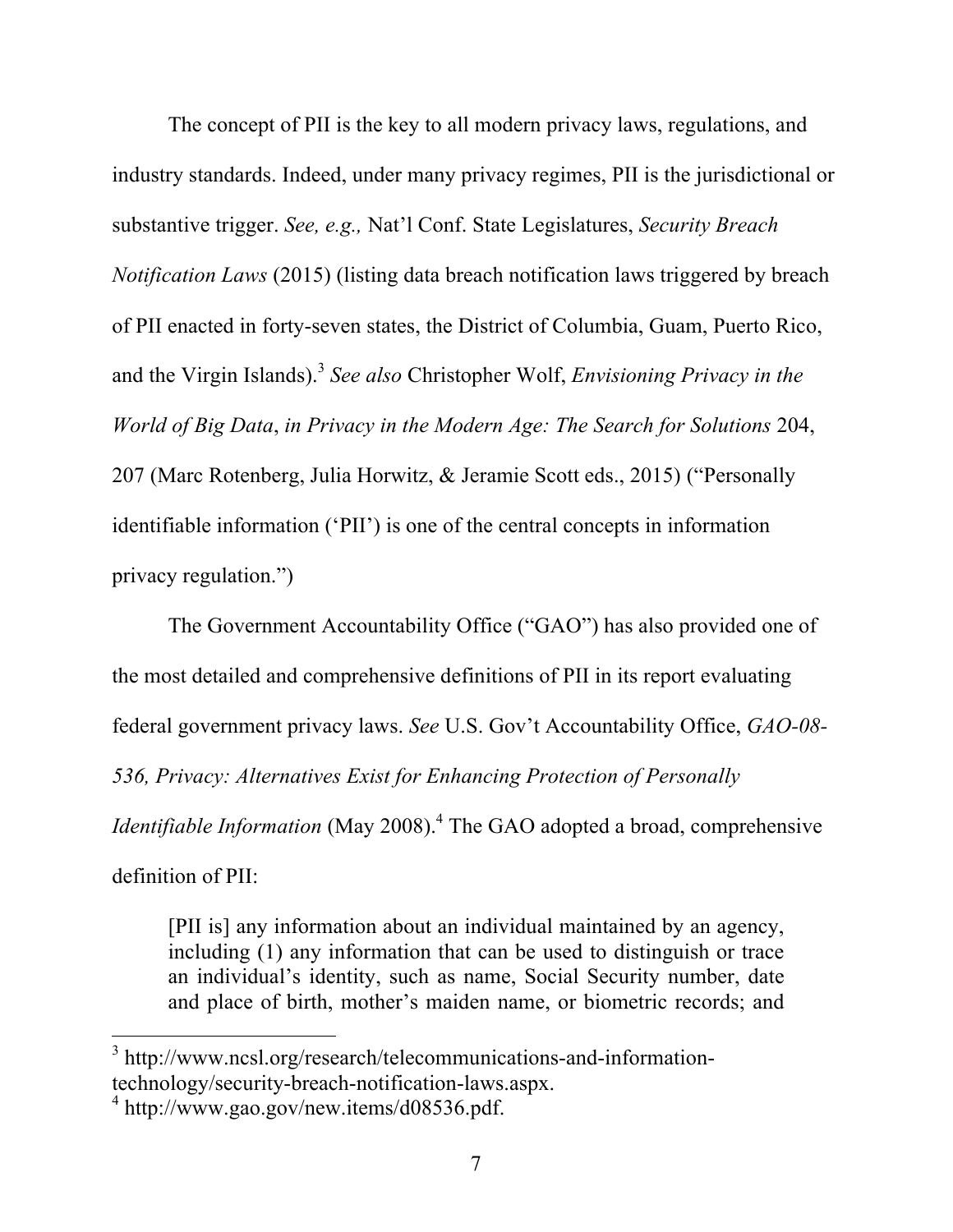(2) any other information that is linked or linkable to an individual, such as medical, educational, financial, and employment information.

*Id.* at 1 n.1 (emphasis added).

The National Institute of Standards and Technology ("NIST") adopted this definition and issued guidance explaining its important terms. *See* Nat'l Inst. of Stds. & Tech., U.S. Dep't of Commerce, *Special Pub. 800-122, Guide to Protecting the Confidentiality of Personally Identifiable Information (PII)* (April 2010). <sup>5</sup> To "distinguish" an individual, "is to identify an individual." *Id.* at 2-1. A "name, passport number, social security number or biometric data," for example, are sufficient to distinguish a person. *Id*. Although a list containing only credit scores without additional identifying information would be insufficient to distinguish a person, if that list were supplemented by data such as age, address, and gender, "it is probable that this additional information would render the individuals identifiable." *Id.* at 2-1 n.18. A person is "traced" if the information is sufficient "to make a determination about a specific aspect" of the person's activities or status. *Id.* Thus, for example, "an audit log containing records of user actions" is sufficient to trace a person's activities. *Id.*

"Linked" information is information "about or related to an individual that is logically associated with other information about the individual." *Id.* For example, two databases containing different PII elements that reside "on the same system or

 <sup>5</sup> http://csrc.nist.gov/publications/nistpubs/800-122/sp800-122.pdf.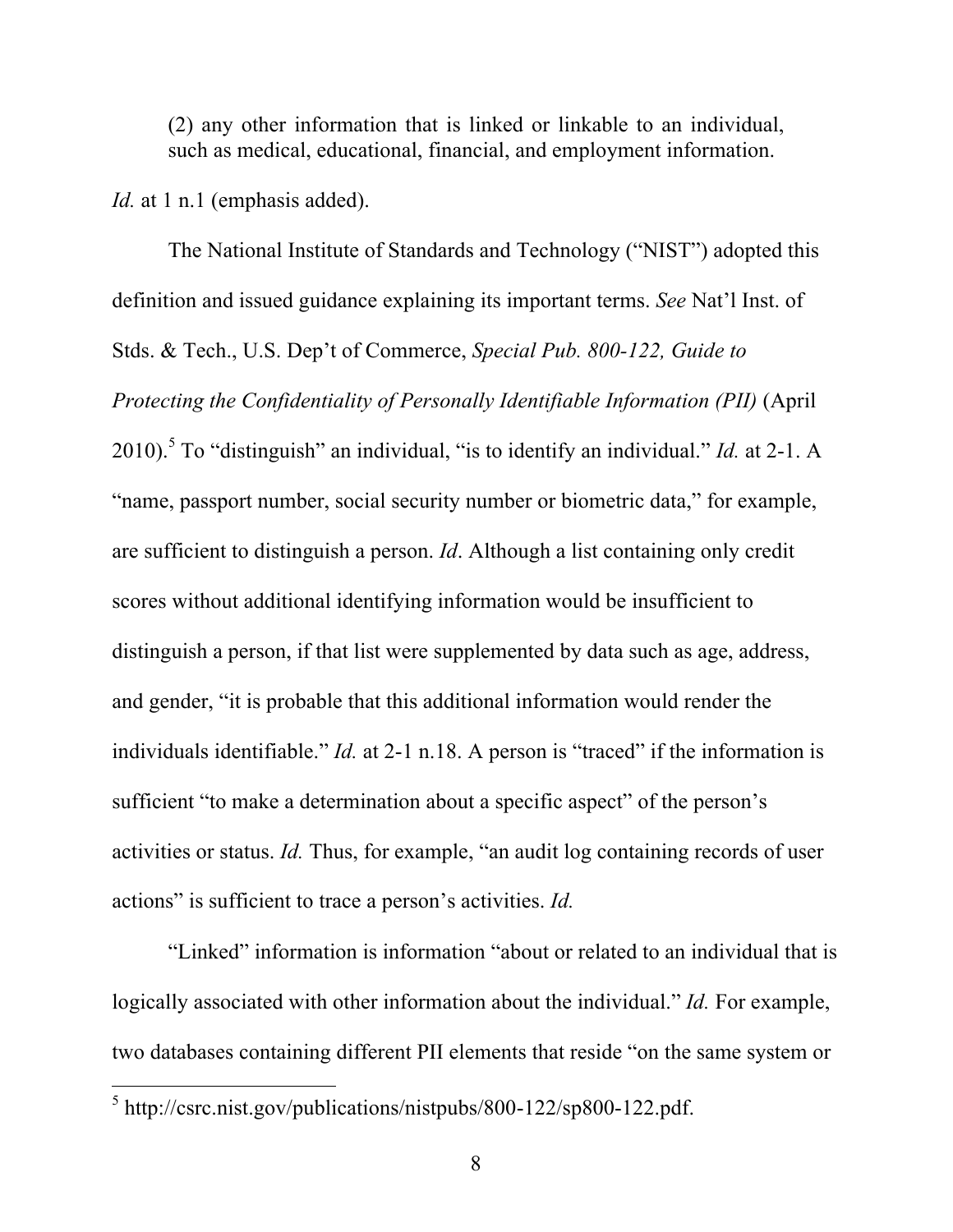a closely related system and lacks security controls to effectively segregate the data" are considered linked. *Id.* In contrast, "linkable" information is a broader category of data. It is information "about or related to a person for which there is a *possibility* of logical association" with other data about that person. *Id* (emphasis added)*.* In other words, it is information that may be associated with separately maintained data, such as data contained in public records or data easily obtainable through an online search engine.

These definitions of PII under current federal and state privacy regimes show that the category is broadly defined, and that the primary focus is differentiating between information that distinguishes an individual and can be used to track that individual or otherwise be matched with new information about that individual in the future. In the context of a specific privacy law, like the VPPA, the focus should be on the ability of information to reveal personal details about the customer in connection with the subject matter of the law (in this case, video rental records). In some contexts, it will be useful to identify the types of customer-related information that are *not* personally identifiable, as Congress addressed in the VPPA Committee report. *See* S. Rep. No. 100-599, at 12, *reprinted in* 1988 U.S.C.C.A.N. 4342.

One category of information that has traditionally been excluded from the definitions of PII in federal privacy statutes is aggregate, anonymized (or de-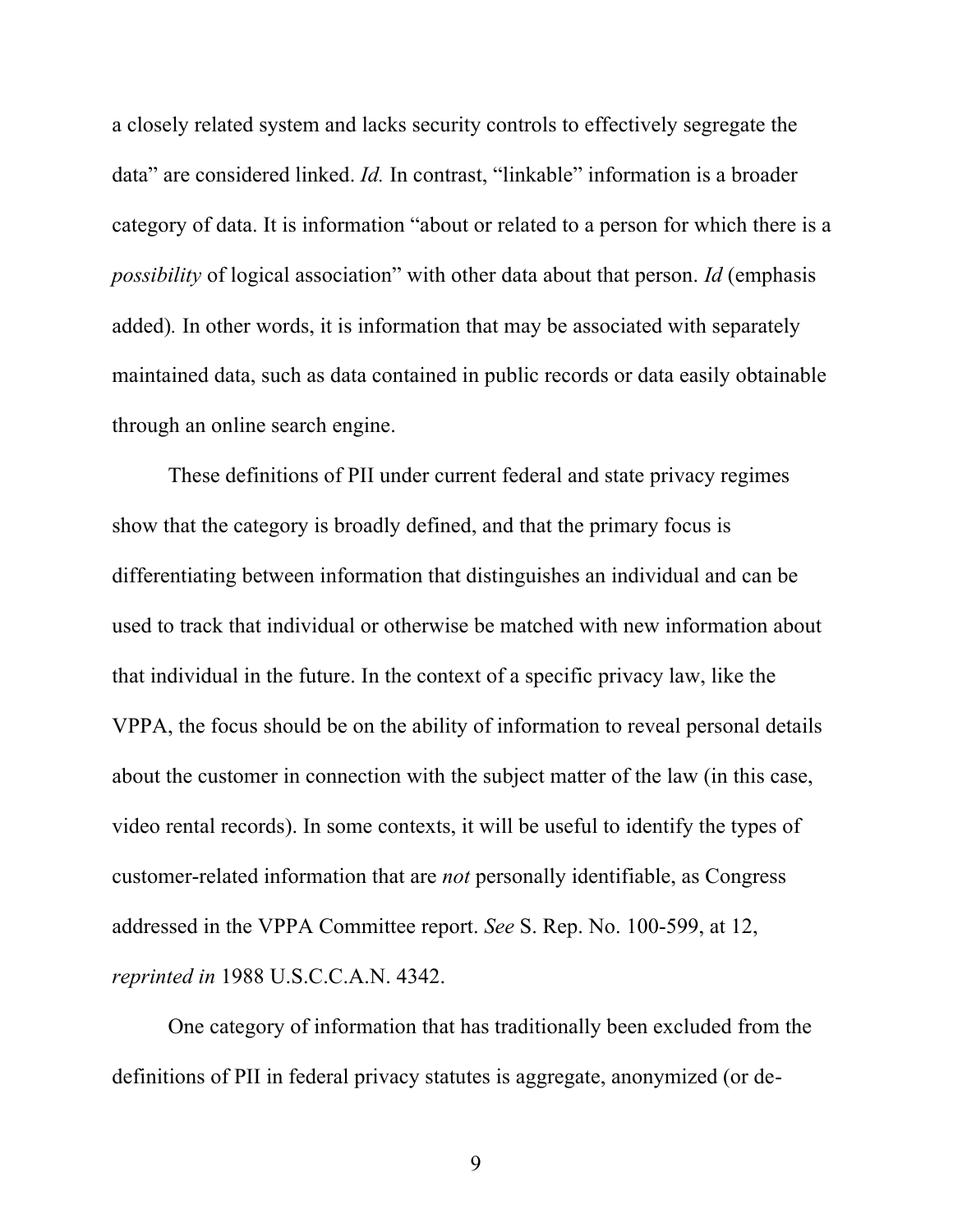identified) statistical data. But unlike the lower court's casual use of the term "anonymous user IDs" to describe the data at issue in this case, the concepts of deidentification and anonymization are highly technical and complex, as recent data science research has shown.

#### **II. Internet Protocol Addresses And Other Identifiers Are PII**

The lower court concluded, without explanation, that Viacom's disclosure of a customer's "username; IP address; browser setting[s]; [and] 'unique device identifier" to Google along with the "detailed URL requests and video materials requested and obtained" and a code corresponding to the user's gender and age could not "serve to identify an actual, identifiable Plaintiff and what video or videos that Plaintiff watched." *In re Nickelodeon Consumer Privacy Litig.*, No. 12- 7829, slip op. at 20 (D.N.J. July. 22, 2014) [hereinafter *Nickelodeon I*]. This conclusion is illogical, and appears to be based on a series of mistaken assumptions about the underlying functions of Internet networks and the business practices of Google and other advertising agencies. These marketing agencies rely on usernames, IP addresses, and other digital to identify and track users across the web, and to deliver targeted ads. *See* Jessica Rich, Dir., Bureau of Consumer Prot., Fed. Trade Comm'n, *Beyond Cookies: Privacy Lessons for Internet Advertising*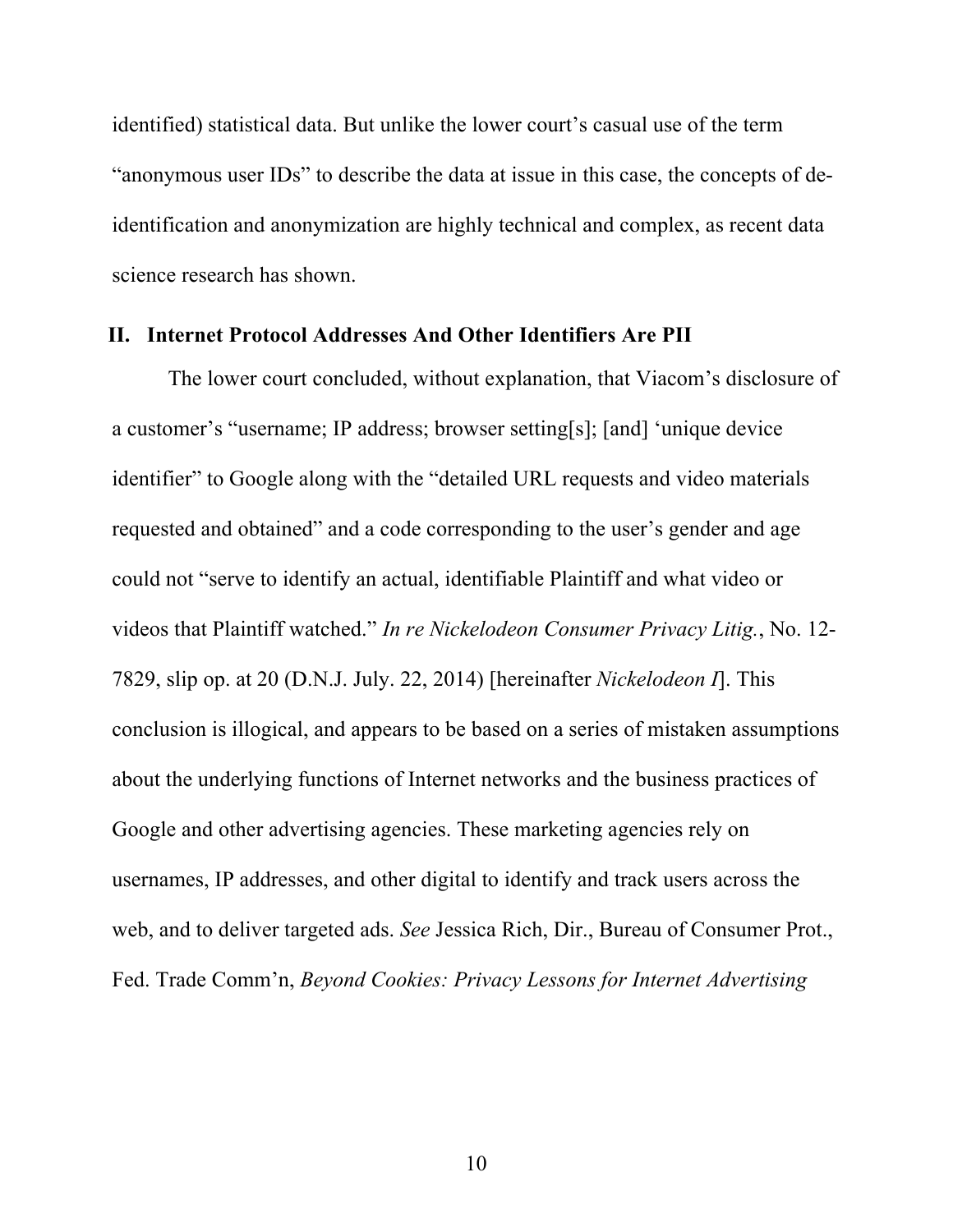(Jan. 21, 2015). <sup>6</sup> These firms are not only capable of identifying and tracking users using this data, it is their entire business model.

### **A. Personal Data Can Only Be Considered "Anonymized" When It Has Been De-identified to Remove All PII**

The "transactional information," *see* Leahy Floor Statement, *supra*, disclosed in this case can not fairly be described as "anonymous" or "anonymized." Those are key terms in privacy law that should not be used without a clear definition and close analysis. Since the publication of the HEW Report in 1973, which outlined the "Fair Information Practices" that make up the core of modern privacy law, the use of aggregate and anonymized data for statistical research purposes has been well established. *See* Sec'y's Advisory Comm. on Automated Personal Data Sys., U.S. Dep't of Health, Educ., and Welfare, *Records, Computers and the Rights of Citizens* 6 (1973). But more recently, scholars have shown that, even in large data sets, it is not sufficient to remove only "explicit identifiers, such as name, address and phone number," because at least "87% (216 million of 248 million) of the population in the United States had reported characteristics that likely made them unique based only on [5-digit ZIP, gender, and date of birth]." Latanya Sweeney, *Simple Demographics Often Identify People* 

 <sup>6</sup> *Available at*

https://www.ftc.gov/system/files/documents/public\_statements/620061/150121bey ondcookies.pdf.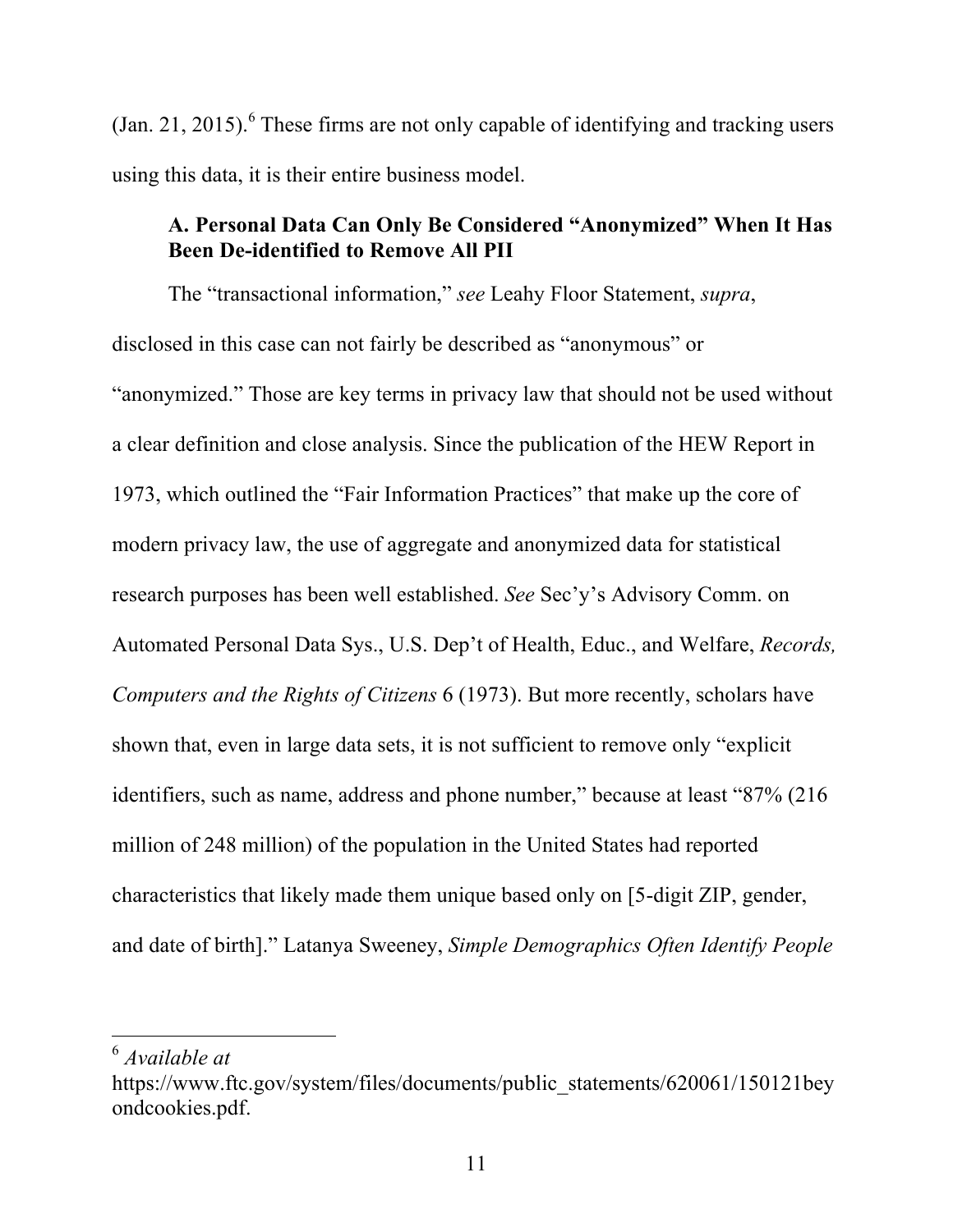*Uniquely* 1 (Carnegie Mellon Univ., Sch. of Computer Sci., Data Privacy Lab., Working Paper No. 3, 2000).

In order to avoid the risk of disclosure of PII and the identification of a data subject, institutions processing aggregate statistical data to be publicly released must go through a process of "de-identification." De-identification " refers to the process of removing or obscuring any personally identifiable information from [records] in a way that minimizes the risk of unintended disclosure of the identity of individuals and information about them." Privacy and Tech. Assistance Ctr., U.S. Dep't of Education, *Data De-identification: An Overview of Basic Terms* 2–3 (2013). *See also* Robert Gellman, *The Deidentification Dilemma: A Legislative and Contractual Proposal*, 21 Fordham Intell. Prop. Media & Ent. L.J. 33 (2010); Latanya Sweeney, *k-anonymity: A Model for Protecting Privacy*, 10(5) Int'l J. on Uncertainty, Fuzziness, & Knowledge-based Sys. 557 (2002).

But even anonymized data should only be released with caution. The danger of re-identification of presumably anonymized datasets sparked an FTC investigation of the online video streaming company Netflix. *See* Letter from Mineesha Mithal, Associate Director, Division of Privacy and Identity Protection, Federal Trade Comm'n, to Reed Freeman, Counsel for Netflix, Inc. (Mar. 12,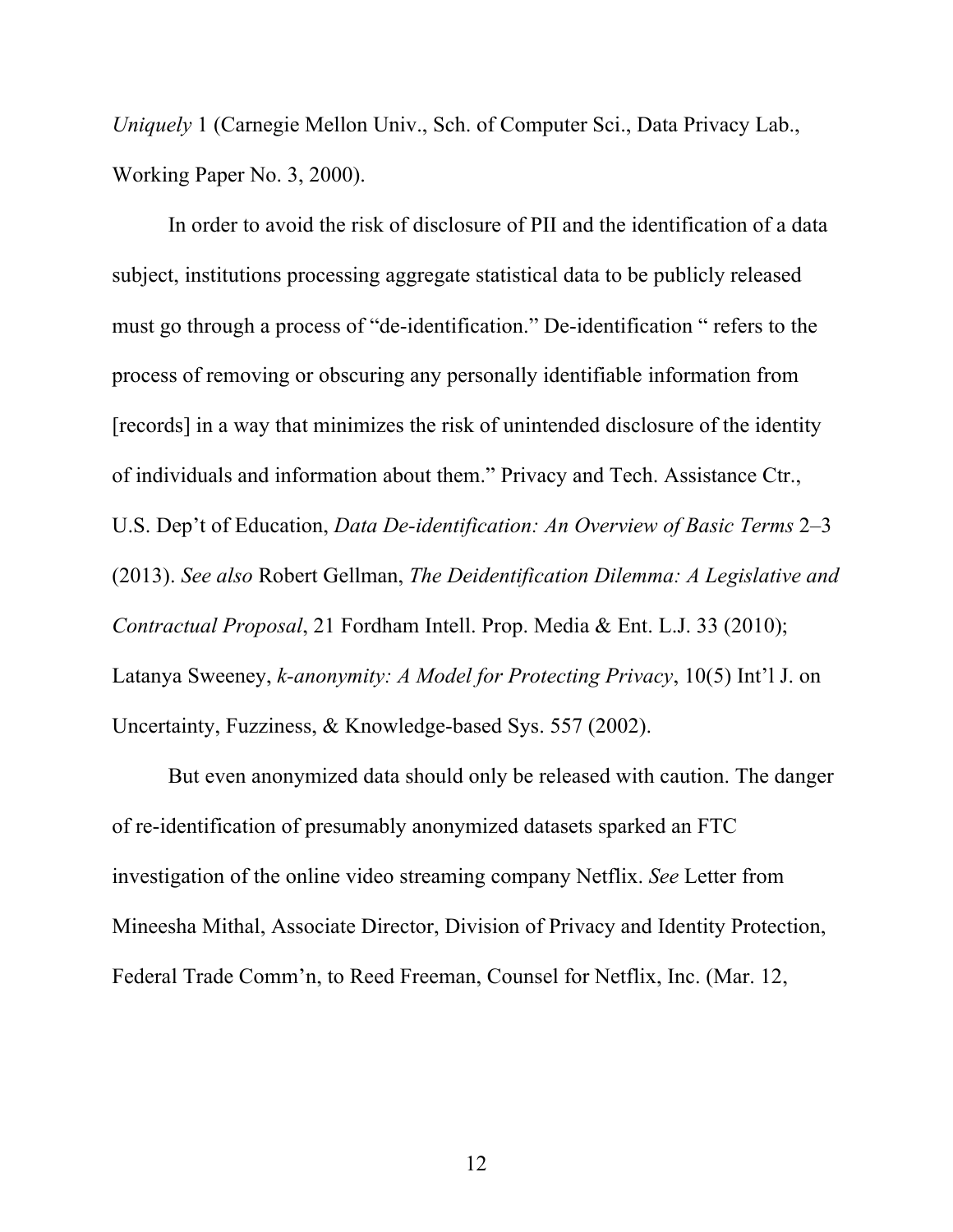2010) [hereinafter FTC Netflix Letter].<sup>7</sup> In 2006, Netflix released six-years' worth of customer viewing data in connection with the company's efforts to improve its video recommendation algorithm. *See* EPIC, *Re-identification: Concerning Reidentification of Consumer Information* (2015). <sup>8</sup> Before releasing the data, Netflix attempted to anonymize the information by replacing customers' names with unique numbers. *Id.* The 2006 dataset also did not contain customers' addresses, telephone numbers, or other direct identifiers. *Id.*

Despite Netflix's attempt to anonymize the 2006 dataset, two university researchers demonstrated that it was possible to re-identify individual Netflix users. Arvind Narayanan & Vitaly Shmatikov, *Robust De-Anonymization of Large Sparse Datasets (How to Break the Anonymity of the Netflix Prize Dataset)*, 2008 IEEE Symp. on Sec. & Privacy 111 (Feb. 5, 2008).<sup>9</sup> Using publicly available movie reviews posted by Netflix users on the website www.imdb.com, the researchers were able to determine a subscriber's complete movie rating history. *Id.* "Releasing the data and just removing the names does nothing for privacy," observed one of the study's authors. "If you know their name and a few records, then you can identify that person in the other [private] database." Robert Lemos,

 <sup>7</sup> https://www.ftc.gov/sites/default/files/documents/closing\_letters/netflixinc./100312netflixletter.pdf.

<sup>8</sup> https://epic.org/privacy/reidentification/.

<sup>9</sup> *Available at* http://arxiv.org/abs/cs/0610105.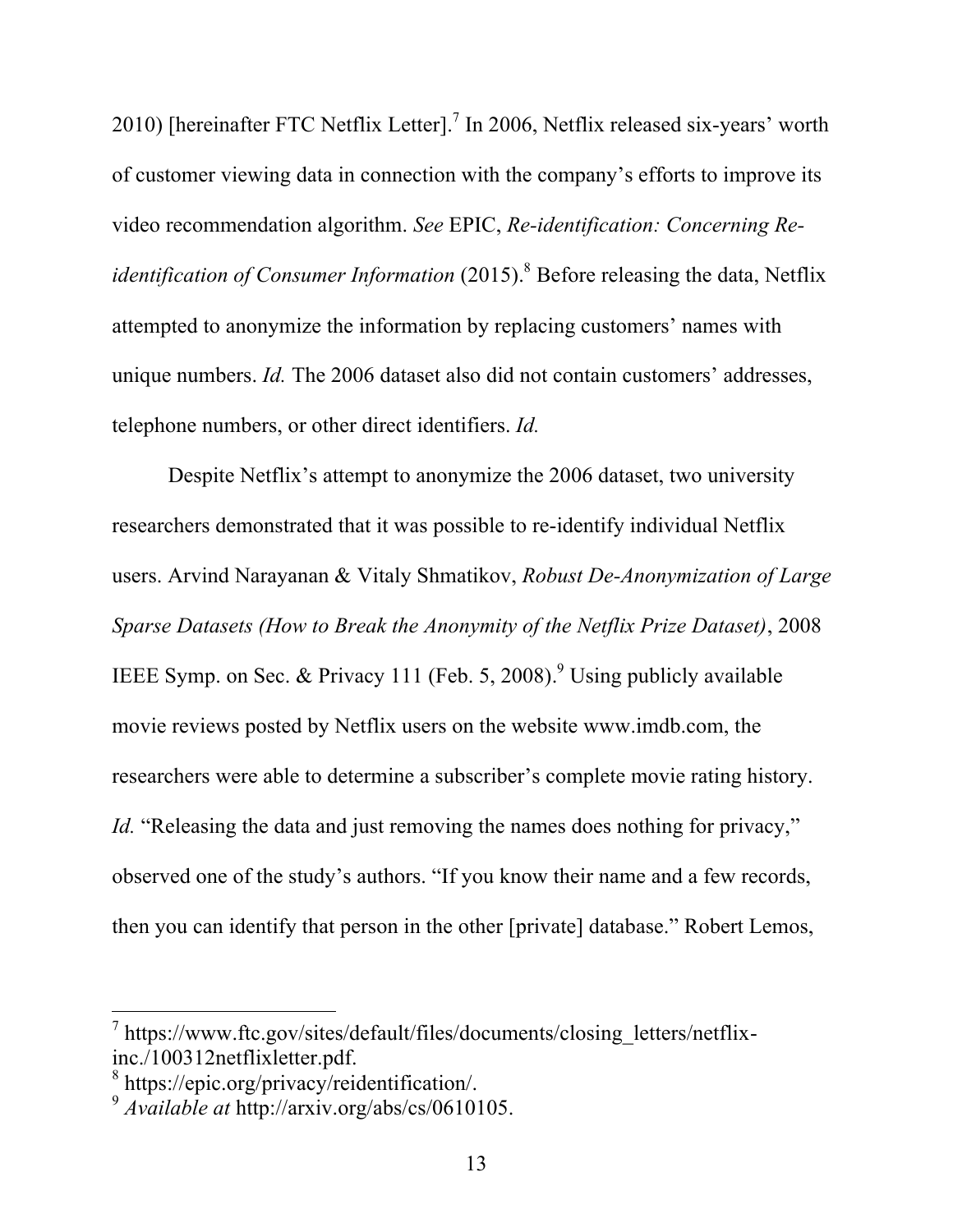*Researchers Reverse Netflix Anonymization*, Security Focus (Dec. 4, 2007). <sup>10</sup> The study prompted the FTC's investigation into Netflix, and eventually led the company to cancel a second release of subscriber data. *See* FTC Netflix Letter, *supra*.

Companies that claim to deal only in "anonymous" data, "do not mean that they have no way to distinguish a specific person," or that "they have no way to recognize [the user] as the same person with whom they have interacted previously." Solon Barocas & Helen Nissenbaum, *Big Data's End Run Around Anonymity and Consent*, *in Privacy, Big Data, and the Public Good* 53 (Julia Lane et al. eds. 2014). Instead, these companies simply mean that they "rely on unique persistent identifiers that differ from those in common and everyday use (i.e. a name and other so-called [PII])." *Id*. The limitations of a name-focused conception of PII is illustrated by the widespread use of the Social Security Number ("SSN"). On its own, an SSN is nothing more than a nine-digit number. Large institutions, however, frequently use SSNs for identification because they are "necessarily more unique than given names, the more common of which (e.g. John Smith) could easily recur multiple times in the same database." *Id.* at 54. This is precisely case with unique persistent identifiers that are routinely swept up by online companies.

 <sup>10</sup> http://www.securityfocus.com/news/11497.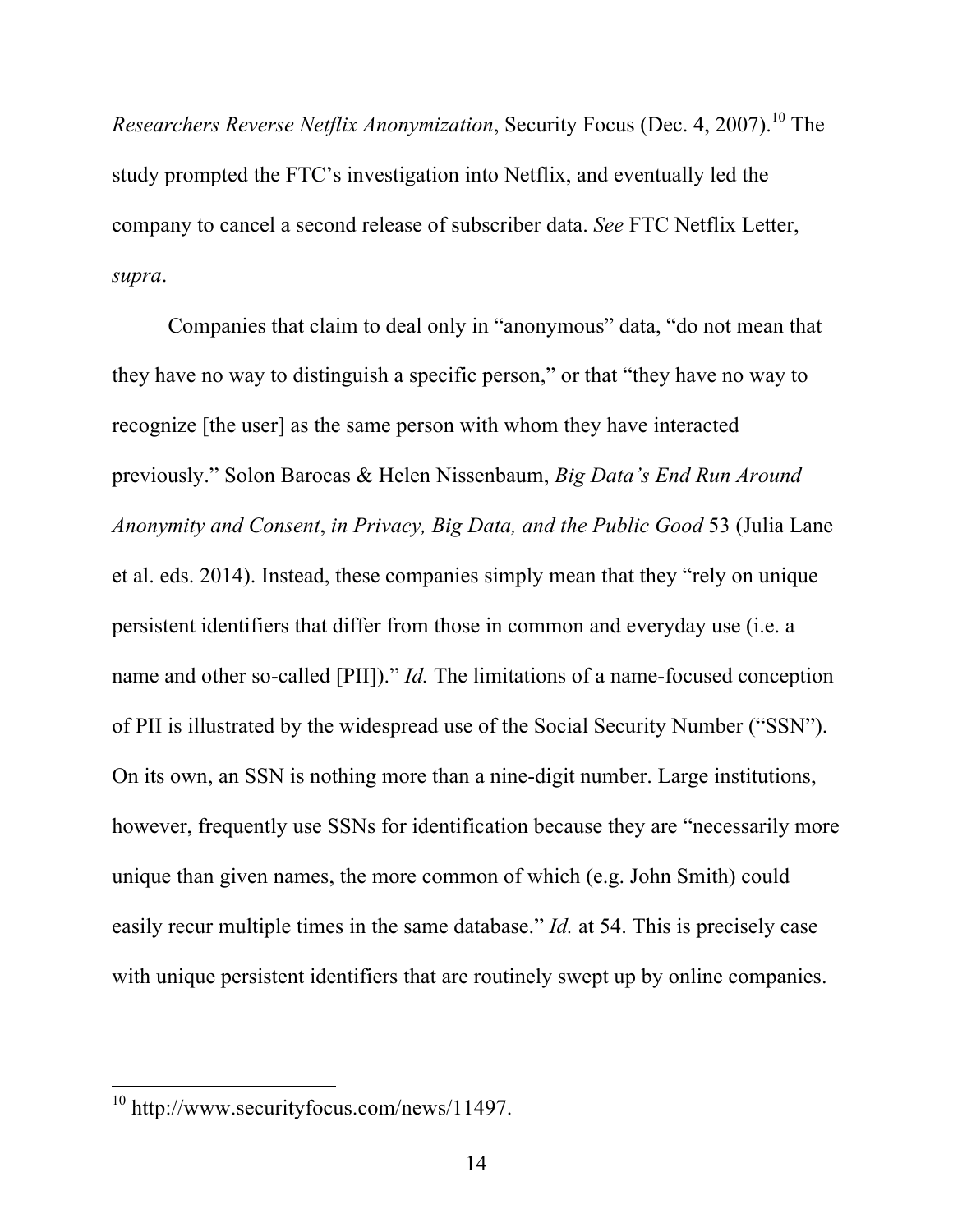Thus, it is axiomatic that any discussion of PII considers the collection, storage, or sharing of unique persistent identifiers beyond names.

## **B. Persistent Identifiers, Including IP and MAC Addresses, Are Not "Anonymous"**

It is well established that Internet Protocol ("IP") addresses and other unique, persistent identifiers constitute personal information that "can be used to recognize a user over time and across different websites or online services." Fed. Trade Comm'n, *Complying with COPPA: Frequently Asked Questions* (2015). <sup>11</sup> IP addresses can be used to identify users and link consumers to digital video rentals. They are akin to Internet versions of consumers' home telephone numbers.

Every computer connected to the Internet receives an IP address that is logged by web servers as the user browses the Internet. These logs allow companies to record a trail of the user's online activity. Companies engage in extensive tracking and data collection about the online activities on consumers. *See generally* Emily Steel & Julia Angwin, *On the Web's Cutting Edge, Anonymity in Name Only*, Wall St. J. (Aug. 4, 2010); <sup>12</sup> Jessica E. Vascellaro, *Google Agonizes on Privacy As Ad World Vaults Ahead*, Wall St. J. (Aug. 10, 2010). <sup>13</sup> Furthermore,

 <sup>11</sup> *Available at* https://www.ftc.gov/tips-advice/businesscenter/guidance/complying-coppa-frequently-asked-questions.

http://www.wsj.com/articles/SB10001424052748703294904575385532109190198 13

http://www.wsj.com/articles/SB10001424052748703309704575413553851854026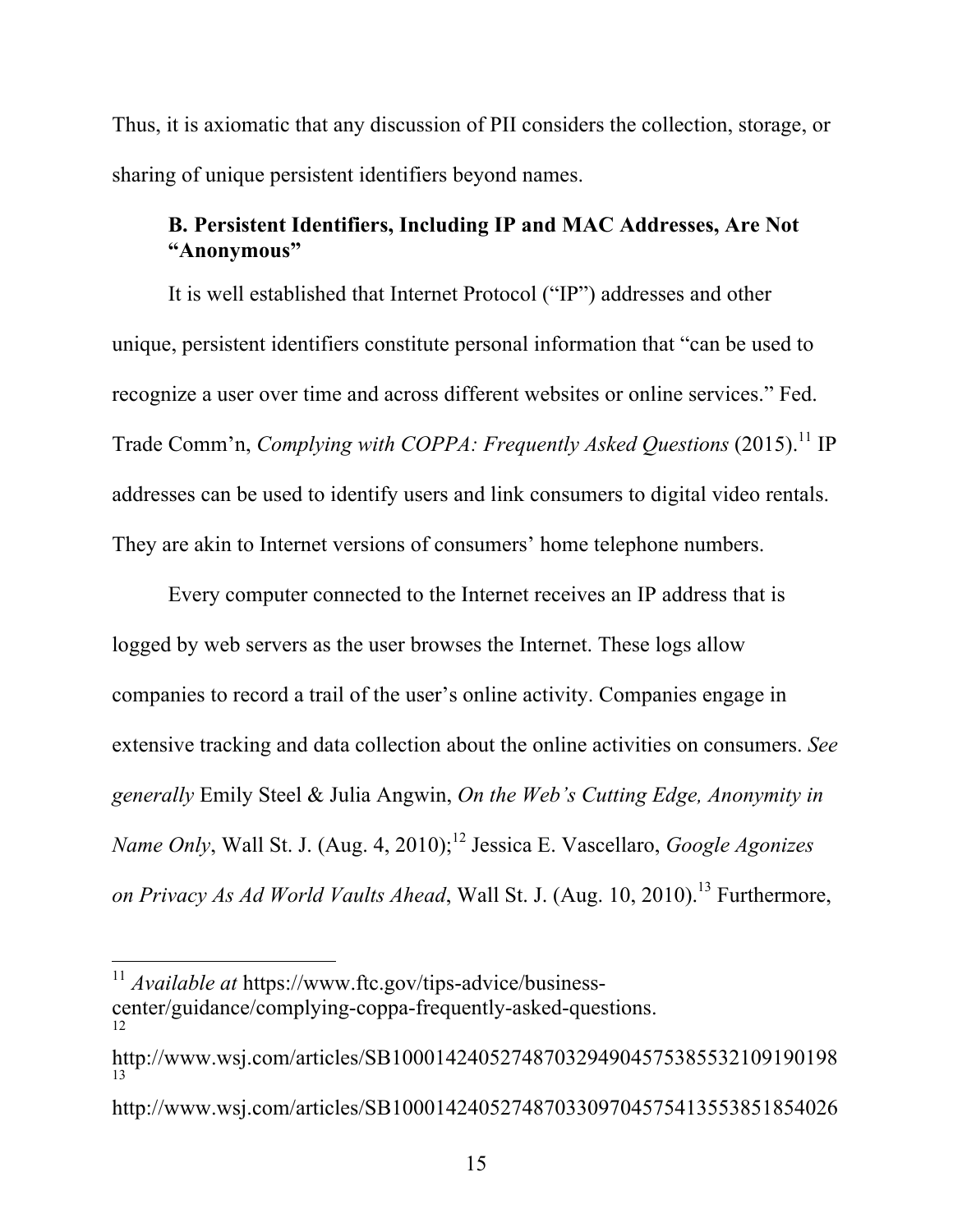user names, which are frequently disclosed in URLs, can be used to personally identify users. Jonathan Mayer, *Tracking the Trackers: Where Everybody Knows Your Username*, Stanford Ctr. For Internet & Soc'y (Oct. 11, 2011).<sup>14</sup> All of these unique, persistent identifiers are used to track the online activities of specific users, and are also used to target advertising and otherwise influence the content delivered to those users by the websites they visit. Laura J. Bowman, *Pulling Back the Curtain: Online Consumer Tracking*, 7 I/S: J.L. & Pol'y for Info. Soc'y 721 (2012).

IP addresses are the "housing addresses" of networked devices. Christopher Parsons, *IPv6 and the Future of Privacy* (2010). <sup>15</sup> Generally, each device is assigned a unique number, which directs all packets of information going to and from the device. *Id*. Like a housing (or business) address, however, multiple devices can share the same IP address. This is possible through the use of routers, which assign separate, sub-addresses to individual devices in local networks. Riva Richmond, *We Know Where You Are*, Wall Street J. (Sep. 29, 2008). <sup>16</sup> But a family's sharing of a router (and public IP address) is ultimately no different than their sharing of a Blockbuster or Netflix account—the address can be used to track

http://web.archive.org/web/20140415113817/https://cyberlaw.stanford.edu/blog/20 11/10/tracking-trackers-where-everybody-knows-your-username. <sup>15</sup> http://www.christopher-parsons.com/ipv6-and-the-future-of-privacy.

<sup>16</sup> *Available at* http://online.wsj.com/article/SB122227759888771725.html.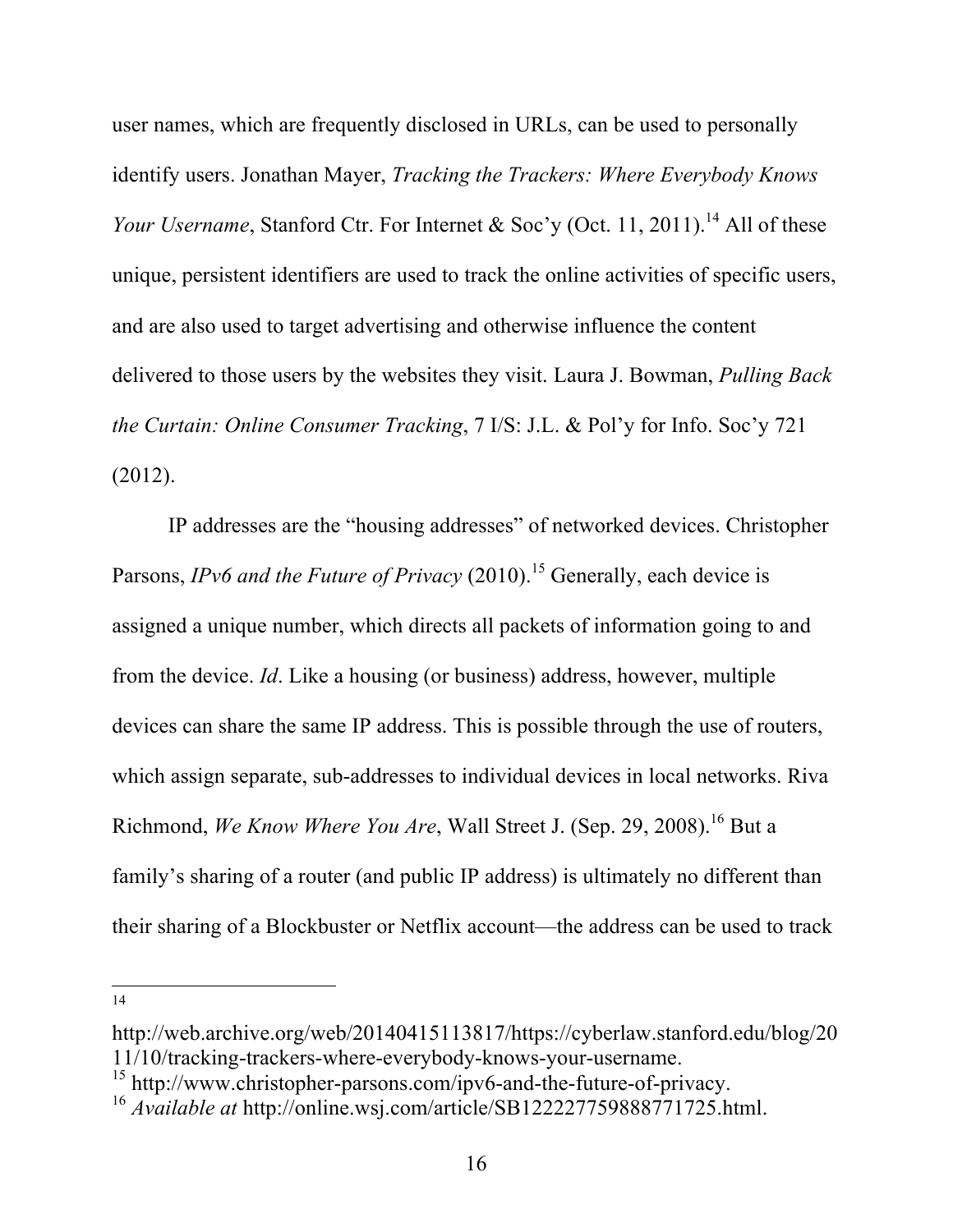and identify all of the activities of the subscriber(s), across the Internet. In this sense, public IP addresses are both persistent (because they are linked to all of a given subscriber's Internet activities) and they are unique (because they identify traffic from a specific subscriber account).

In addition to the IP address, each device with a network connection has "its" own unique MAC address" for each "distinct point of attachment." IEEE Computer Society, *802—IEEE Standard for Local and Metropolitan Area Networks: Overview and Architecture* 22 (2002). <sup>17</sup> This means that a single laptop could have more than one MAC address (if it uses both a wireless and Ethernet connection for example), but no two devices share the same MAC address. *But see*  A. Deepak Gupta et al., *MAC Spoofing and Its Countermeasures*, 2(4) Int. J. of Recent Trends in Eng'g & Tech. (2009). These MAC addresses were specifically designed to be unique, persistent identifiers that would be used to identify and communicate with specific devices over the Internet and other networks.

While IP addresses and MAC addresses have been used to identify users' computers and other devices since the development of modern Internet protocols, new tools have emerged that will allow even more extensive tracking of users across different networks and even different devices.

 <sup>17</sup> *Available at* http://www.ieee802.org/secmail/pdfocSP2xXA6d.pdf.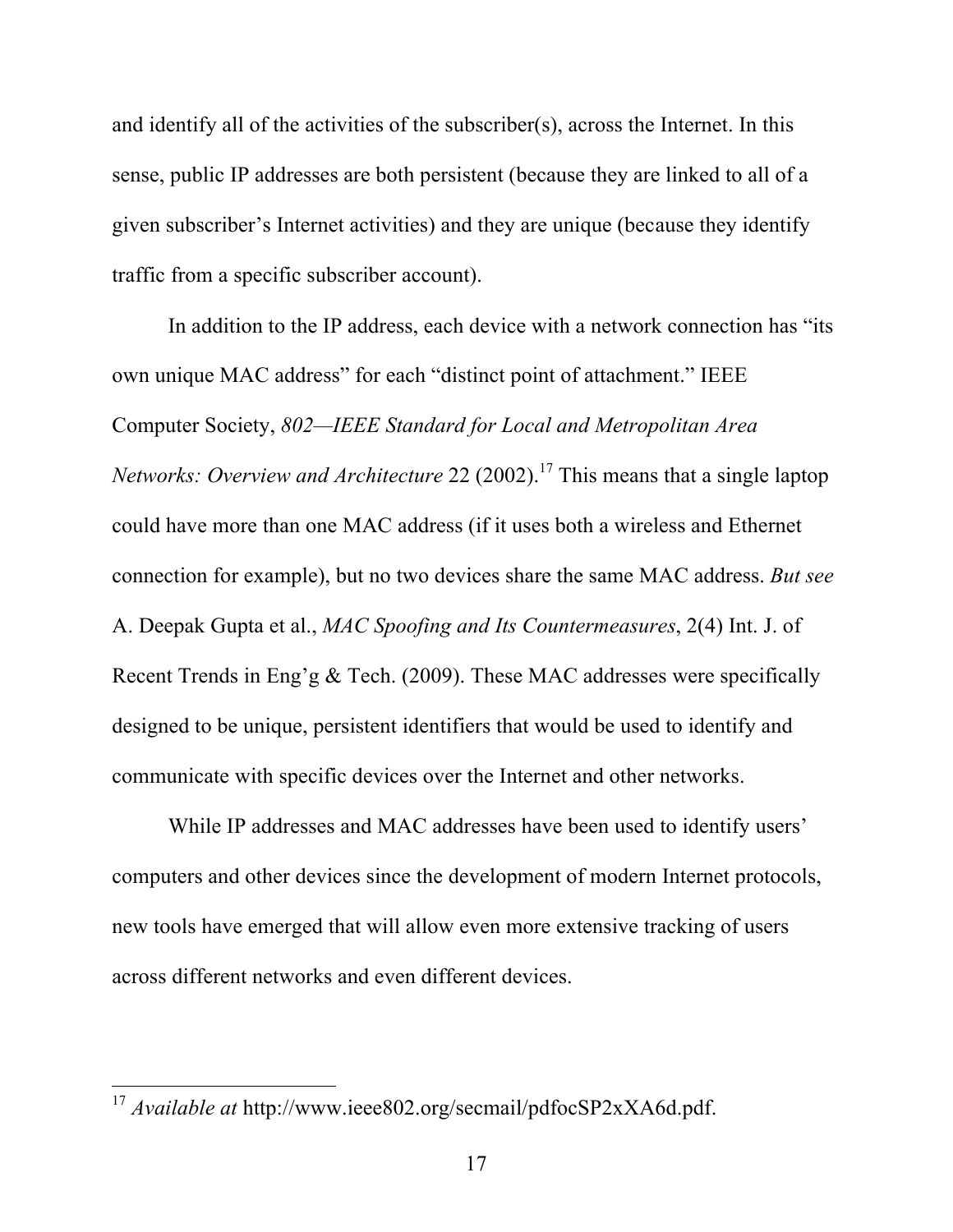**III. Google and Other Internet Advertising Firms Identify Internet Users With Advanced Tracking Techniques**

Internet users are already subject to targeted advertising and tracking from Google and other major firms, but the extent of that tracking is currently expanding at an incredible pace. *See* Rich, *supra*. But the lower court fundamentally misunderstood the dynamic, finding paradoxically that "information about a computer used to access" Internet videos was not "information about the Plaintiff himself." *Nickelodeon I*, slip op. at 20–21. This is equivalent to saying that a video rental store could share rental records linked with license plate numbers, because those numbers are "information about a [car] used to access" the store, rather than information "about the Plaintiff himself." The devices that customers use to access videos are directly linked to them, and tracking those devices is functionally identical to tracking the customers themselves.

### **A. Soon Every Internet-Connected Device May Be Assigned a Unique, Persistent IPv6 Address**

Several new Internet tracking tools and techniques are posed to greatly expand the ability of Google and other advertising firms to track users across different web services, and even across different web-enabled devices. These new developments include: the assignment of unique, device-specific IP addresses; the evolution of tracking cookies that can identify users across services and across devices; and the use of digital fingerprinting.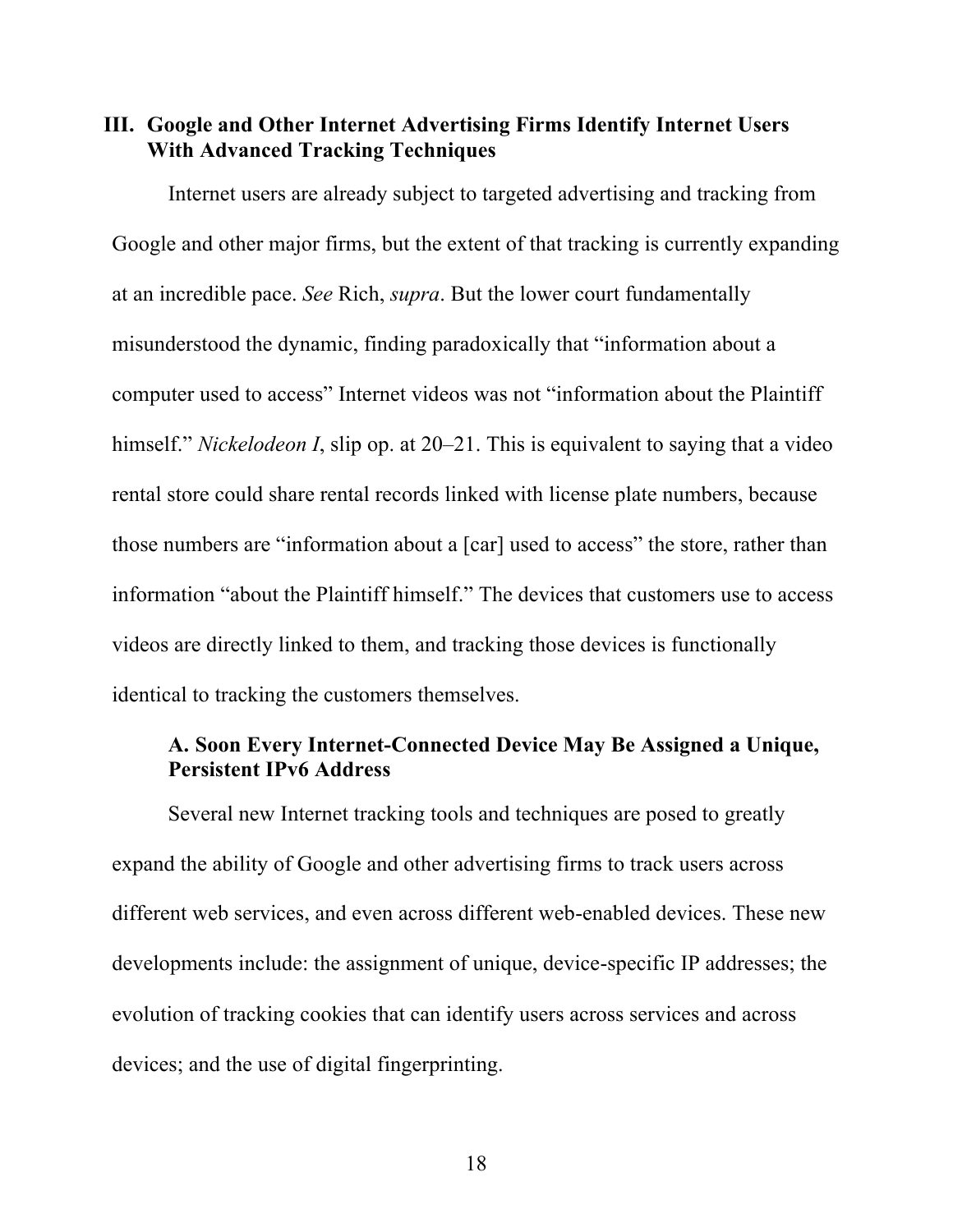A key change that is poised to allow even more granular identification of individual internet-connected devices is the rollout of a new Internet address protocol, IPv6. EPIC, *Search Engine Privacy* (2015). <sup>18</sup> *See also* Sangam Racherla & Jason Daniel, IBM, *IPv6 Introduction and Configuration* 2 (2012). <sup>19</sup> The current protocol, IPv4, only has the capacity to assign 4.3 billion unique IP addresses  $(2^{32}$ addresses). Laurie J. Flynn, *Drumming Up More Addresses on the Internet*, N.Y. Times (Feb. 14, 2011).<sup>20</sup> However, the rapid increase in the number of Internetconnected devices has led to an exhaustion of unique IP addresses. *Id*. Having anticipated this issue, network engineers developed a new protocol and began implementing it as early as 2008. Christopher Parsons, *IPv6 and the Future of Privacy* 2 (2010). IPv6 assigns 128-bit addresses, which means that it has the capacity to assign  $2^{128}$ , or approximately 340 trillion trillion trillion addresses. Racherla & Daniel, *supra*, at 10.

As a result of this shift to IPv6, there will be an essentially limitless supply of IP addresses in the future, which means that every device with an IPv6 address will be uniquely identifiable based on its IP address. Early IPv6 implementations used an addressing scheme tied to the embedded network hardware (MAC) address used by each device. This mechanism has the effect of creating an unchangeable,

<sup>&</sup>lt;sup>18</sup> https://epic.org/privacy/search\_engine/.

<sup>19</sup> *Available at* http://www.redbooks.ibm.com/redpapers/pdfs/redp4776.pdf.

<sup>&</sup>lt;sup>20</sup> http://www.nytimes.com/2011/02/15/technology/15internet.html?  $r=0$ .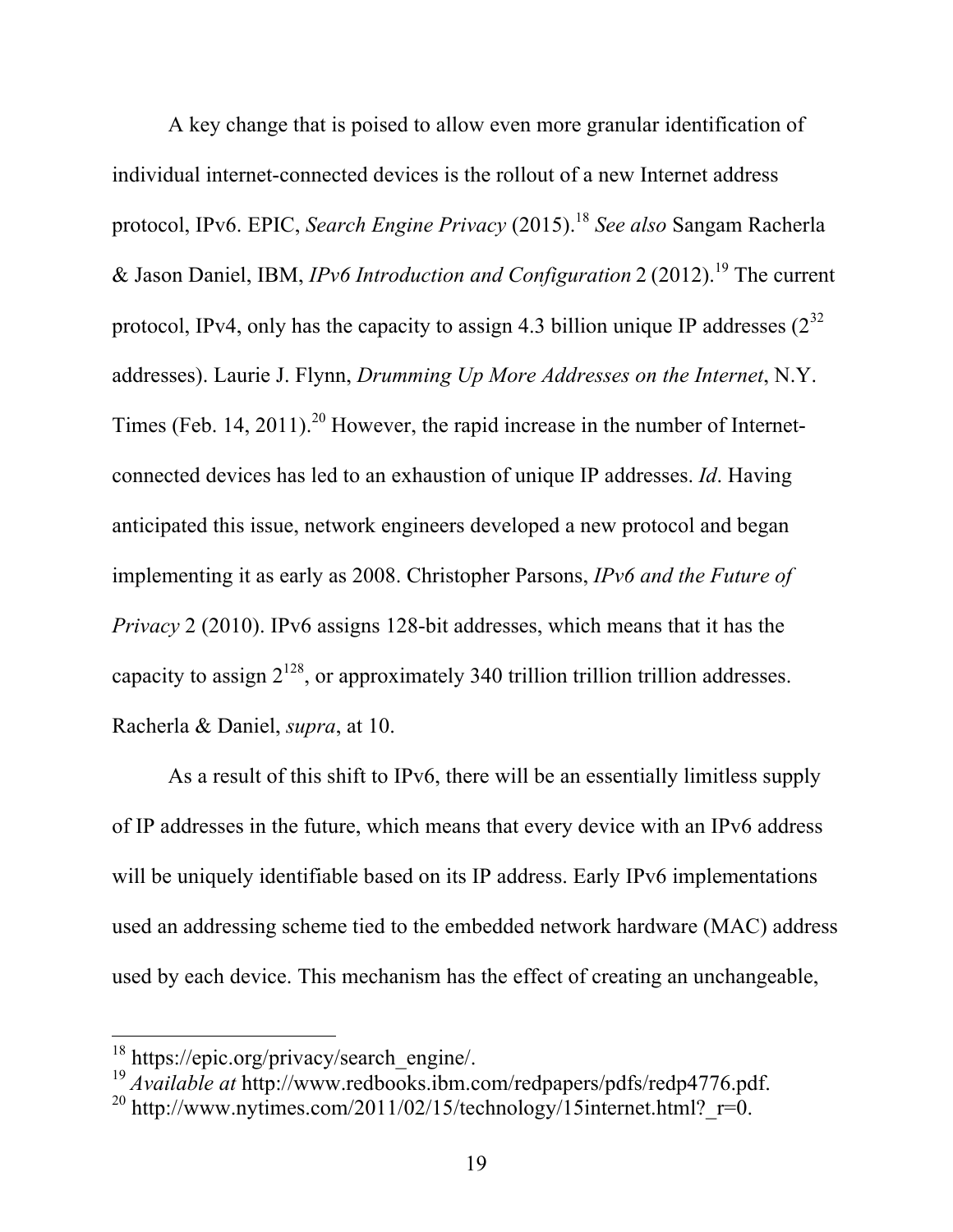unique identifier that could be used to correlate unrelated activity and to allow a user to be tracked across multiple networks. See Comments of EPIC, Request for Comments on Deployment of Internet Protocol, Version 6, NTIA Docket No. 040107006-4006-01 (Mar. 8, 2004).<sup>21</sup>

### **B. The Consolidation of User Data Among a Few Firms and the Expansion of Internet-enabled Devices Makes Users More Traceable and Identifiable Based on Their Browsing Data**

As internet-connected devices proliferate in the "Internet of Things," users will become increasingly identifiable based solely on the devices they use. The "Internet of Things" refers to the capability of everyday devices to connect to other devices and people through the existing Internet infrastructure. Devices connect and communicate in many ways. Examples of this are smartphones that interact with other smartphones, vehicle-to-vehicle communication, connected video cameras, connected medical devices, and televisions that track the movies and television shows that users watch. EPIC, *Internet of Things (IoT)* (2015). <sup>22</sup> They are able to communicate with consumers, collect and transmit data to companies, and compile large amounts of data for third parties. The FTC estimates that this year, over 25 billion devices will be connected to the Internet. Edith Ramirez, Remarks at the Federal Trade Commission Internet of Things Workshop (Nov. 19,

<sup>&</sup>lt;sup>21</sup> *Available at https://epic.org/privacy/internet/IPv6 comments.pdf.* 

<sup>22</sup> https://epic.org/privacy/internet/iot/.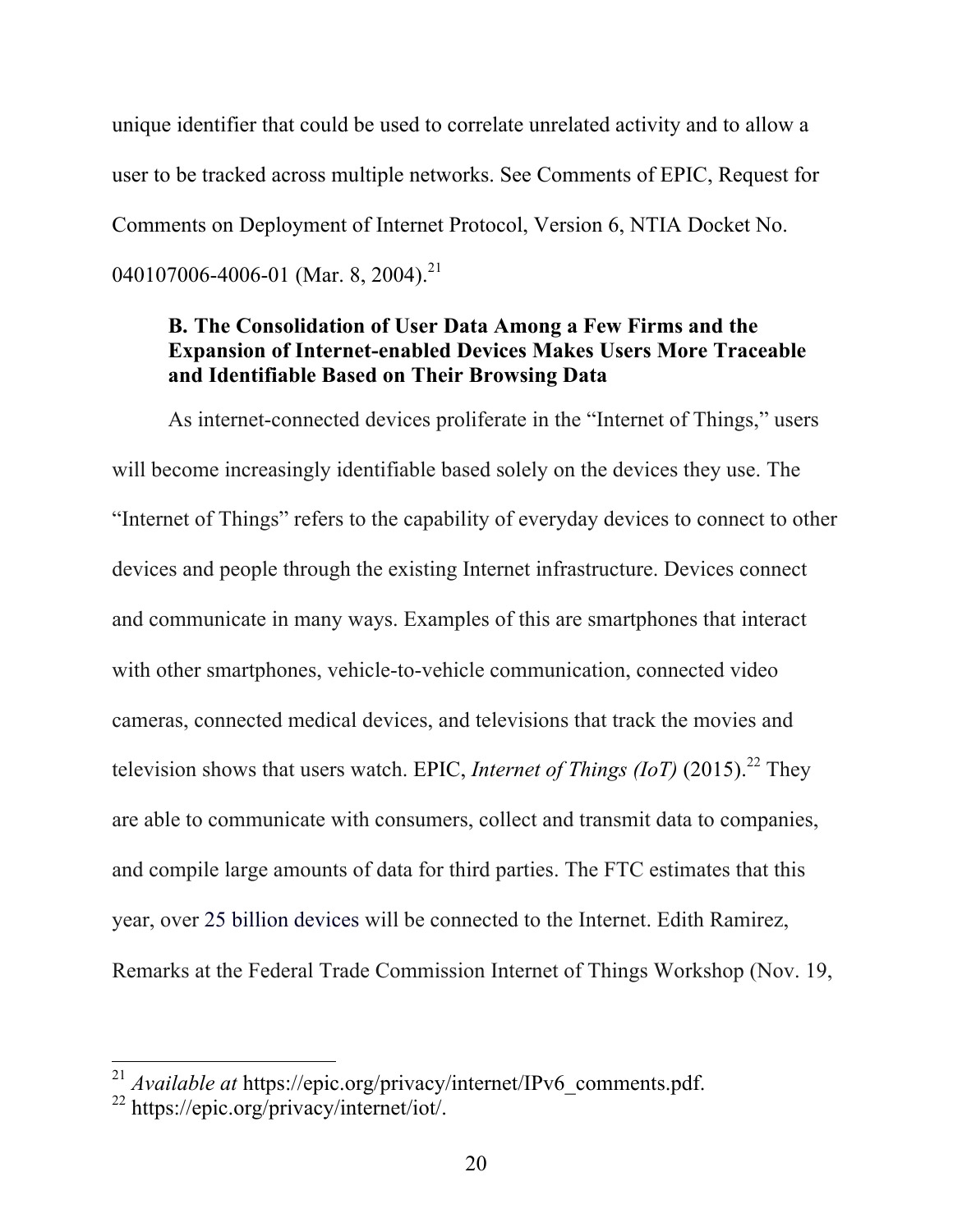$2013$ <sup>23</sup>

Congress anticipated the rise of the interactive television, in particular, as early as the 1980s. *See* William J. Broad, *U.S. Counts on Computer Edge in Race for Advanced TV*, N.Y. Times (Nov. 28, 1989) ("Finally, scientists say, the advent" of digital television will aid the merging of computers and television, with the prospect of a rush of combined uses.").<sup>24</sup> Privacy advocates were aware that televisions would enable a wide range of functions in the home, including "home banking, instant voting, storage of personal information, home shopping, instantresponse study courses, automatic regulation of utility use, a selection from almost 1,000 data bases of specialized information, and security services which can monitor for fire, home intrusion and medical emergency." David A. Bode, *Interactive Cable Television: Privacy Legislation*, 19 Gonz. L. Rev. 709, 710 (1984).

Cable providers first deployed interactive television through "set-top" boxes, transmitting user data to the service provider. *See* Rachel Powell, *Tech Notes; Televised Give and Take*, N.Y. Times (Apr. 25, 1993) ("Such capabilities require microprocessors atop the television set and high-capacity fiber-optic lines that link

 <sup>23</sup> *Available at* 

http://www.ftc.gov/sites/default/files/documents/public\_events/internet-thingsprivacy-security-connected-world/final\_transcript.pdf.

 $^{24}$  http://www.nytimes.com/1989/11/28/science/us-counts-o-computer-edge-in-therace-for-advanced- tv.html.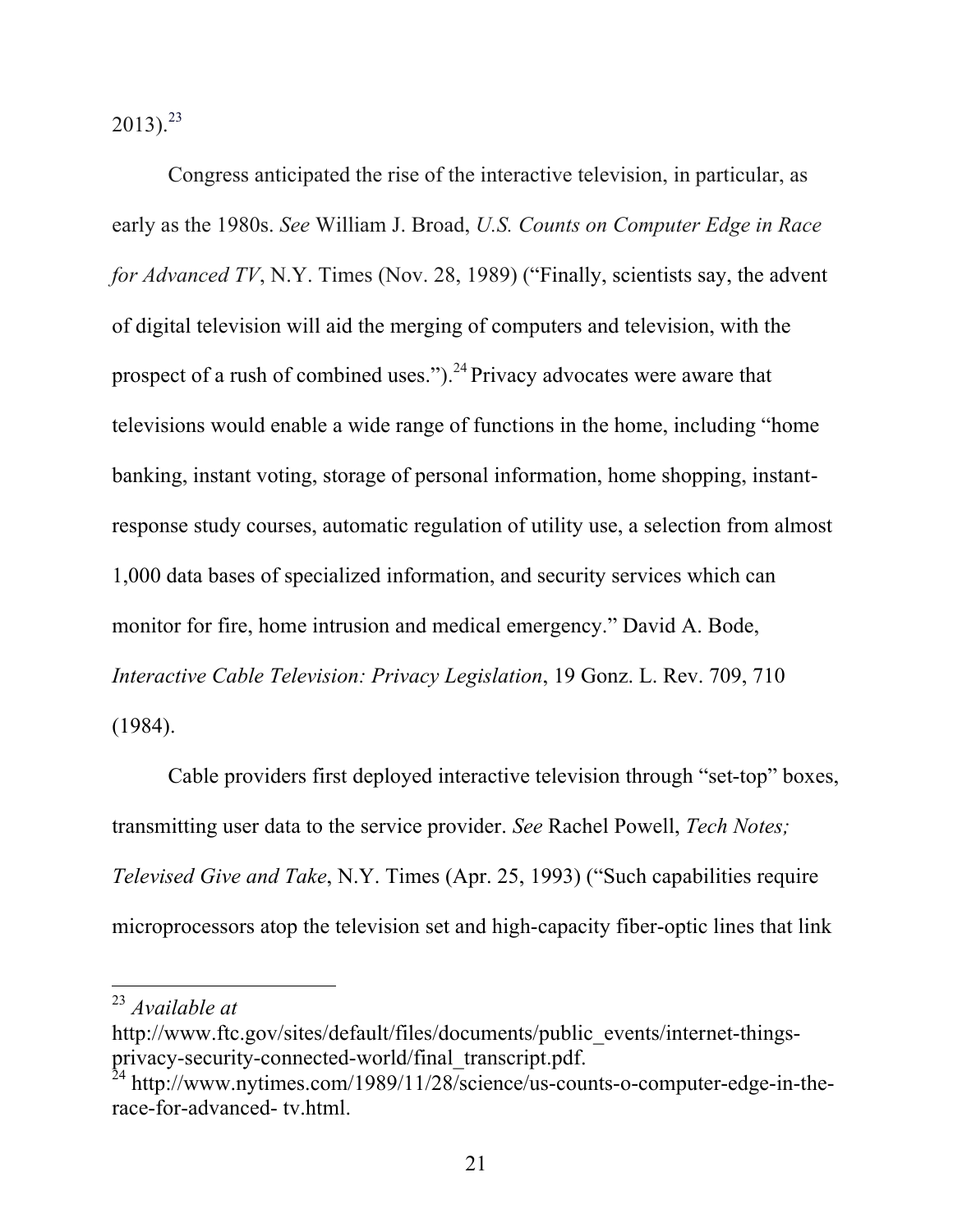the TV with the cable company -- equipment that is far more sophisticated than the set-top converter boxes and copper cable widely used today . . . .").<sup>25</sup> Privacy scholars and policy makers recognized the risk that interactive television would threaten the privacy of users if safeguards were not established. These risks included the "danger similar to wiretapping," of "misuse and interception of 'private' information" during transmission to the central servers, as well as the insecurity of data once it arrived at the central servers. The Cable Communications Policy Act was enacted in 1984 to combat these risks. Stephen Console, *Cable Television Privacy Act: Protecting Privacy Interests From Emerging Cable TV Technology,* 35 Fed. Com. L.J. 71, 79 (1983). The CCPA ensures that cable operators collect only the user data needed to operate the service, keep the data secure while it is in use, and delete the data once it has served its purpose.

The principles codified in the CCPA will become increasingly relevant to the Internet of Things not only as more devices connect to the Internet, but also as the data aggregation firms consolidate their database of information about their users. This is particularly evident in Google's consolidation of user information across services it owns. Google has continued to expand the tracking and profiling of Internet users.

 <sup>25</sup> http://www.nytimes.com/1993/04/25/business/tech-notes-televised-give-andtake.html.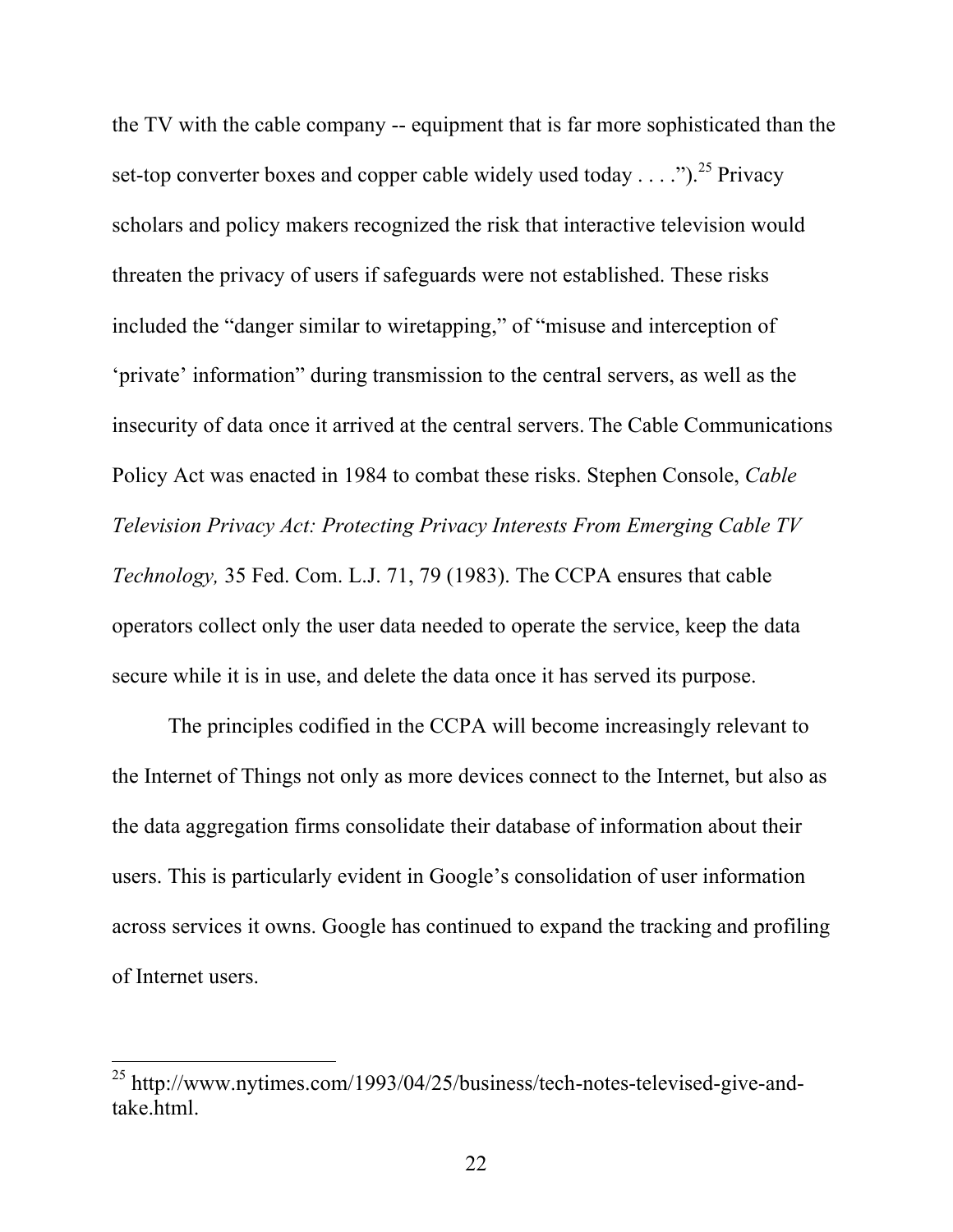Today, Google continues to aggregate data from companies it owns, even when its privacy policy seems to state otherwise. For example, the Google privacy page discussing Google's purchase of the ad tracker DoubleClick states, "We will not combine DoubleClick cookie information with personally identifiable information unless we have your opt-in consent." Google, *Privacy and Terms*  $(2015)$ <sup>26</sup> However, Vincent Toubiana, an information technology expert working for the French data protection authority, explained:

[Y]our Double-Click cookie will not be linked to your personally identifiable information. So Google can not put your name in front of the list of interests they inferred from your browsing behavior and will not put your name (or any other PII) in the ads you see. Because your Web Search history is likely to be unique, it identifies you and therefore can not be combined to your DoubleClick profile. But your search profile (i.e. the list of interests inferred from your search history) is unlikely to be unique and therefore does not identify you so Google can combine it with your DoubleClick cookie information.

Vincent Toubiana, *Google's Ad Targeting Under the New Privacy Policy*,

Unsearcher (Feb. 24, 2012).<sup>27</sup>

Similarly, he explained, "your age, gender and interests expressed during

Gtalk and Gmail discussions (or any other interest that Google could infer but that

you would not be the only one to express) could be associated to your DoubleClick

cookie." *Id*.

 <sup>26</sup> http://www.google.com/intl/en/policies/privacy/.

<sup>27</sup> http://unsearcher.org/google-ad-targeting-under-the-new-privacy-policy.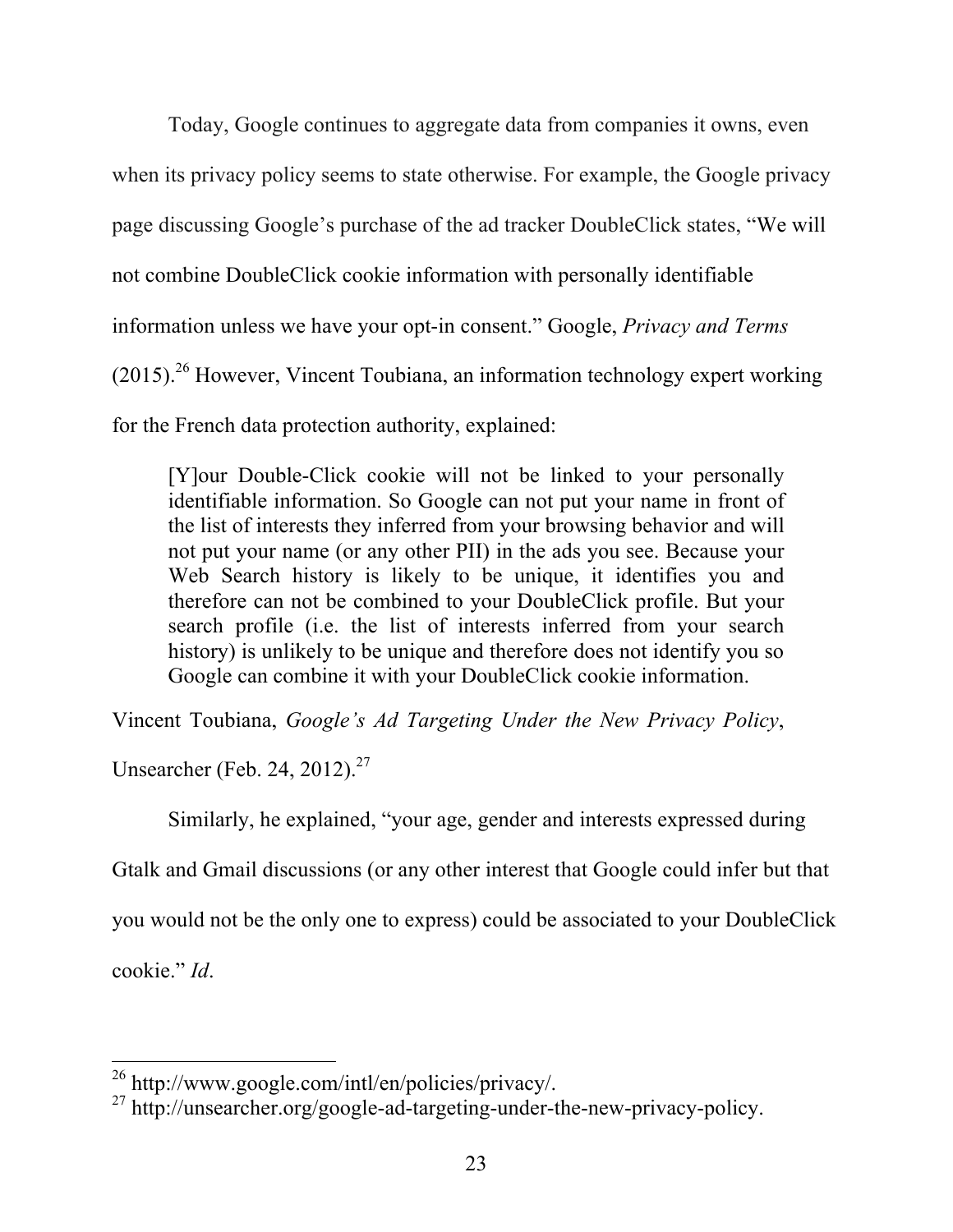# **C. Firms Are Now Deploying Browser "Cookies" That Cannot Be Deleted By the User**

A cookie is a piece of code that downloads from a website to a user's browser when the user visits the website. Internet Engineering Task Force, *HTTP State Management Mechanism: Overview* (2011). <sup>28</sup> Every time the user reloads the website that the cookie came from, the cookie sends the website information about the user's computer activity. *See*, *e.g.*, Microsoft, *Windows Internet Explorer 8 Privacy Statement* (2015) ("A cookie is often used to personalize your visit to a website or to save you time. For example, to facilitate a purchase the cookie could contain shopping cart information such as your current selection, as well as contact information such as your name or e-mail address. To help websites track individual visitors, cookies often contain a unique identifier. It is up to the website that created the cookie to disclose to you what information is stored in the cookie and how that information is used." $)^{29}$ 

Some cookies are privacy-neutral in themselves but may reveal detailed profiles of Internet users in the aggregate. In online shopping, for example, every time the user clicks on a new part of the website, a cookie stores the information about the contents of the user's "shopping cart." David Whalen, *The Unofficial* 

 <sup>28</sup> *Available at* http://tools.ietf.org/html/rfc6265#section-3.

<sup>29</sup> http://windows.microsoft.com/en-US/Internet-explorer/products/ie-8/privacystatement.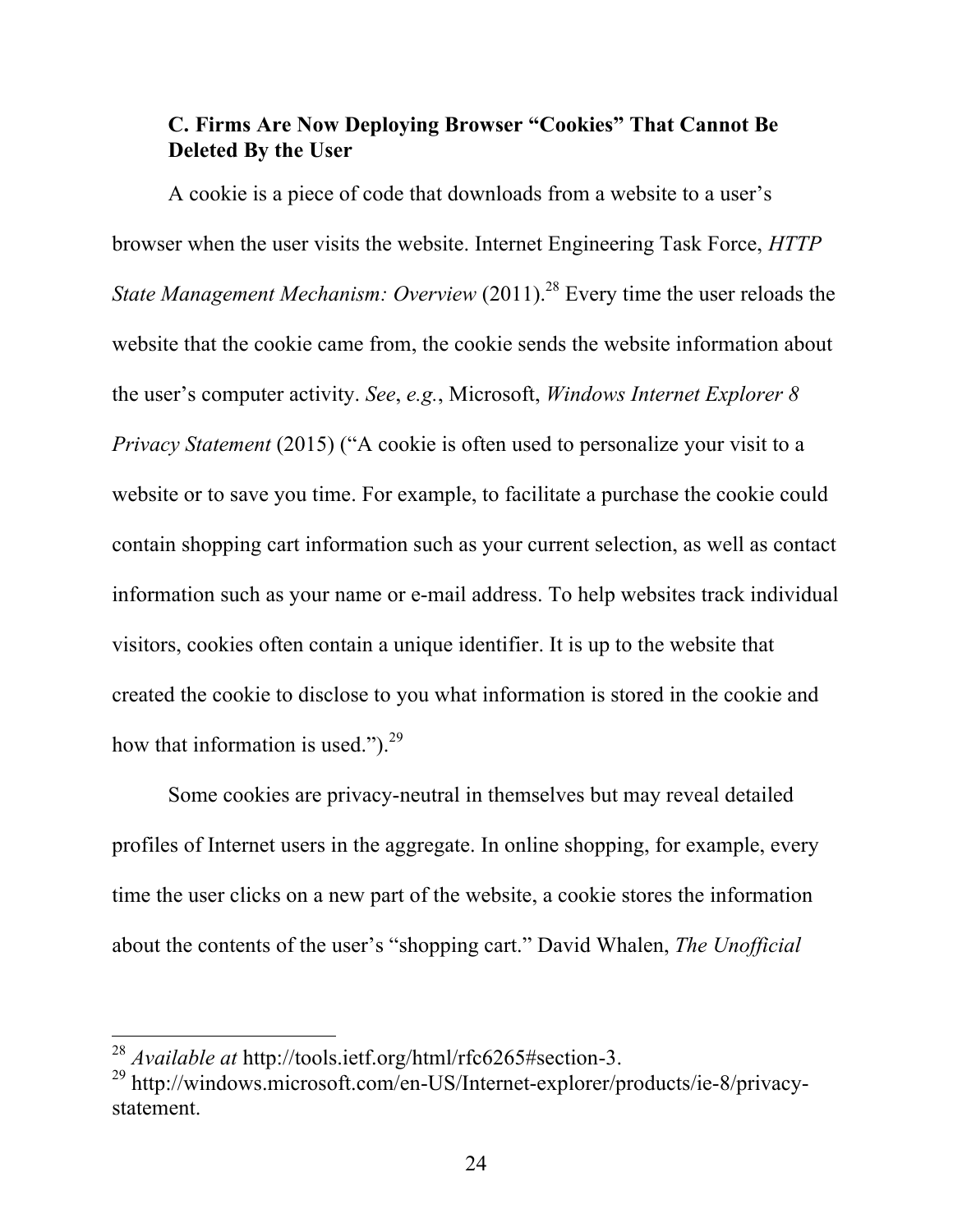*Cookie FAQ* (2002).<sup>30</sup> However, since cookies provide "a methodology for tracking your Internet usage across various web sites[, t]his information, while virtually useless in the context of a single web site, provides a detailed picture of an individual's web surfing habits in the aggregate, including the potential of being tied back to an actual person's name and address." Terry W. Posey, Jr., *Tony Soprano's Privacy Rights: Internet Cookies, Wiretapping Statutes, and Federal Computer Crimes After In Re Doubleclick*, 29 U. Dayton L. Rev. 109 (2003). These cookies can collect "user-profiling information, IP numbers, shopping cart contents, user IDs, user-selected preferences, serial numbers, frequencies of contact with companies, demographics, purchasing histories, credit-worthiness . . . social security numbers and other personal identifiers, credit card numbers, phone numbers, and addresses." Hal Berghel, *Caustic Cookies*, 44 Comms. ACM 20 (May 2001).

Many cookies, however, are explicitly "tracking cookies," or pieces of code that store information about a user's browsing history for targeted advertising purposes. Omer Tene & Jules Polonetsky, *To Track or "Do Not Track": Advancing Transparency and Individual Control in Online Behavioral Advertising*, 13 Minn. J.L. Sci. & Tech. 281, 292–93 (2012). These cookies are created for the purpose of collecting as much information as possible to create "detailed consumer

 <sup>30</sup> http://www.cookiecentral.com/faq/.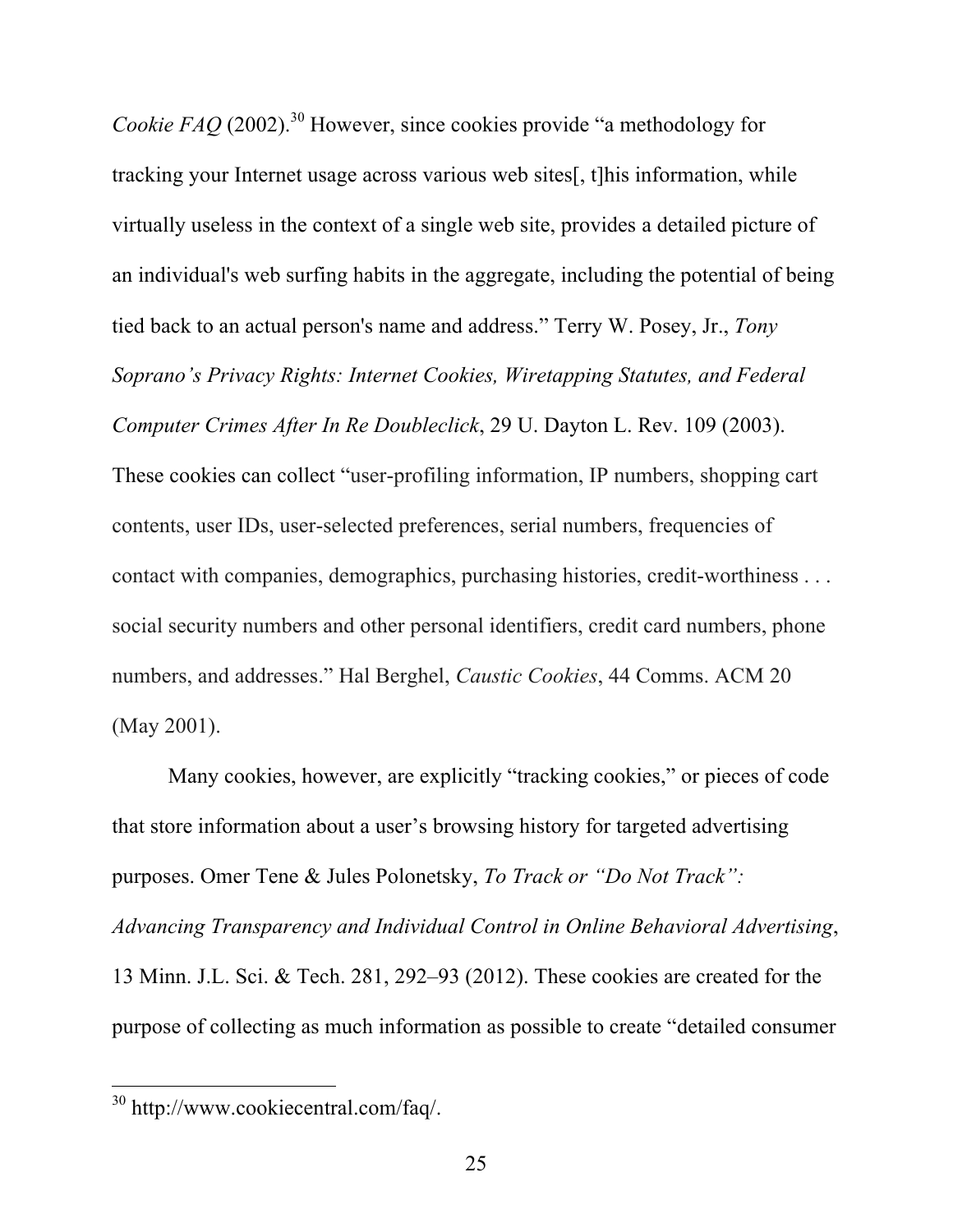profiles that reflect the online practices, preferences and other personal characteristics of each individual who surfs the Web." Michael R. Siebecker, *Cookies and the Common Law: Are Internet Advertisers Trespassing on Our Computers?,* 76 S. Cal. L. Rev. 893, 893 (2003).

There is a lucrative market for firms that use tracking cookies to create extensive user profiles. Companies such as DoubleClick, AdTech, and AdExchange are able to provide websites with details about their visitors using cookie technology. Even though some cookies do not contain identifying information about the user, companies that "specifically provide the service of linking cookies to users' personal information" form an integral part of the webtracking market. Peter Segrist, *How the Rise of Big Data and Predictive Analytics Are Changing the Attorney's Duty of Competence*, 16 N.C. J. L. & Tech. 527, 540– 41 (2015).

Many users are aware of the tracking capabilities of cookies, and take active steps to "clear" or otherwise block websites from using traditional cookies. In response, companies have developed so-called "supercookies" that are very difficult to detect and, if removed, may secretly reinstall themselves. Ashkan Soltani et al., *Flash Cookies and Privacy 2: Now with HTML5 and ETag*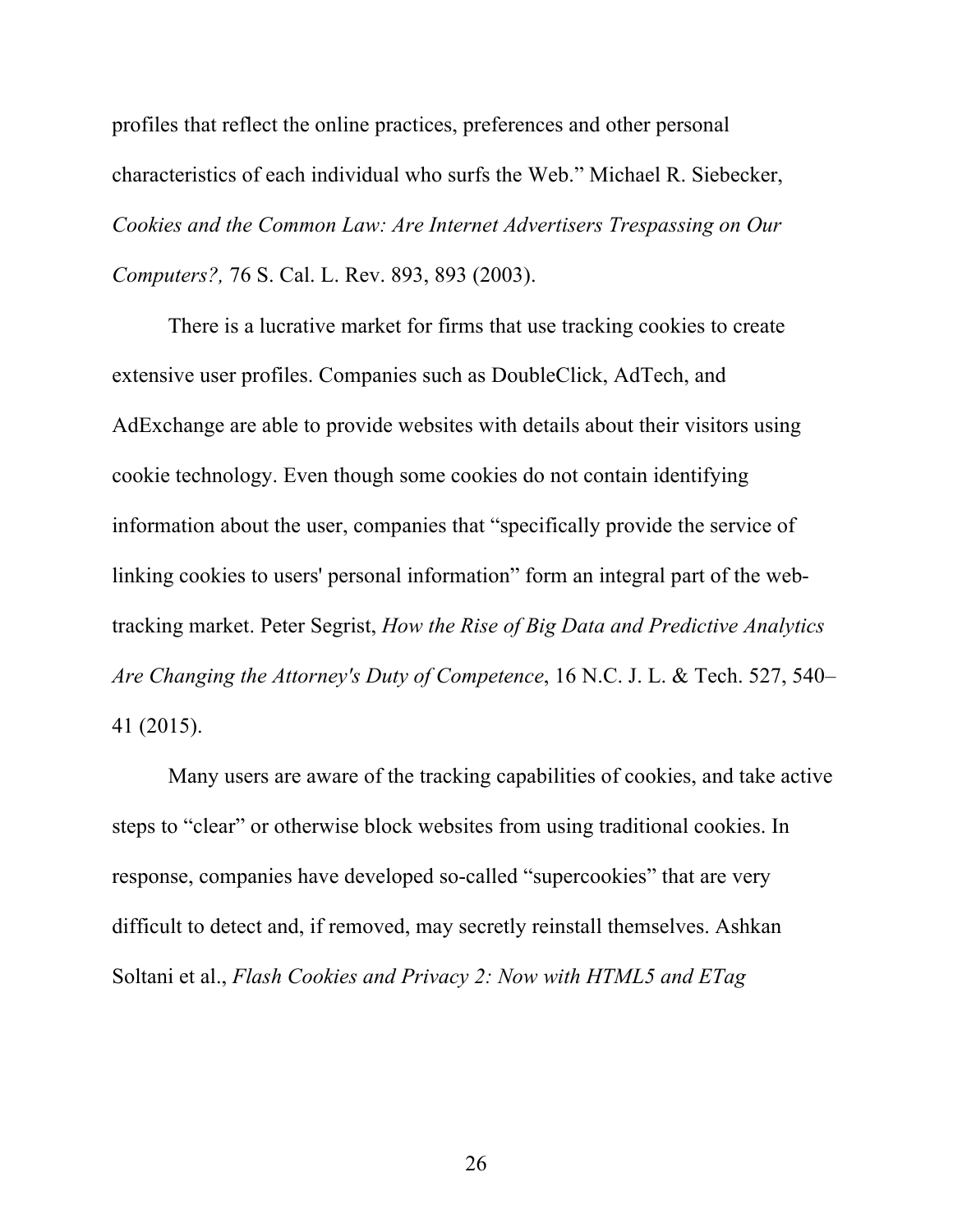*Respawning* (2011). <sup>31</sup> Supercookies use a number of different methods designed to evade cookie-blocking features in web browsers and browser ad-ons.

For example, a "Flash cookie" is transmitted through third party software— Adobe Flash—rather than through a normal web browser connection. Flash cookies are not only easier to hide, "they are more persistent than [traditional] cookies" and can store twenty-five times as much data. *Id*. Flash cookies are stored in a way that is not browser-specific, meaning that even if a user switches browsers, Flash cookies enable the user to be tracked." *Id*. Thus, "erasing [traditional] cookies, clearing history, erasing the cache," or even using a browser's "Private Browsing" mode will not prevent Flash cookies from transmitting details about your browsing history. Ashkan Soltani et al., *Flash Cookies and Privacy 1* (2009). 32

Advertisers use these advanced tracking techniques so that they can indefinitely monitor the browsing data of Internet users, without their knowledge or consent, in order to sell targeted advertising services. The idea behind this tracking is to plant two cookies on the user's machine—a standard cookie that the consumer may erase, and a second Flash cookie that the user will not likely remove because the existence of Flash cookies is not well known. EPIC, *Local Shared* 

 <sup>31</sup> *Available at* http://ssrn.com/abstract=1898390.

<sup>32</sup> *Available* at http://ssrn.com/abstract=1446862.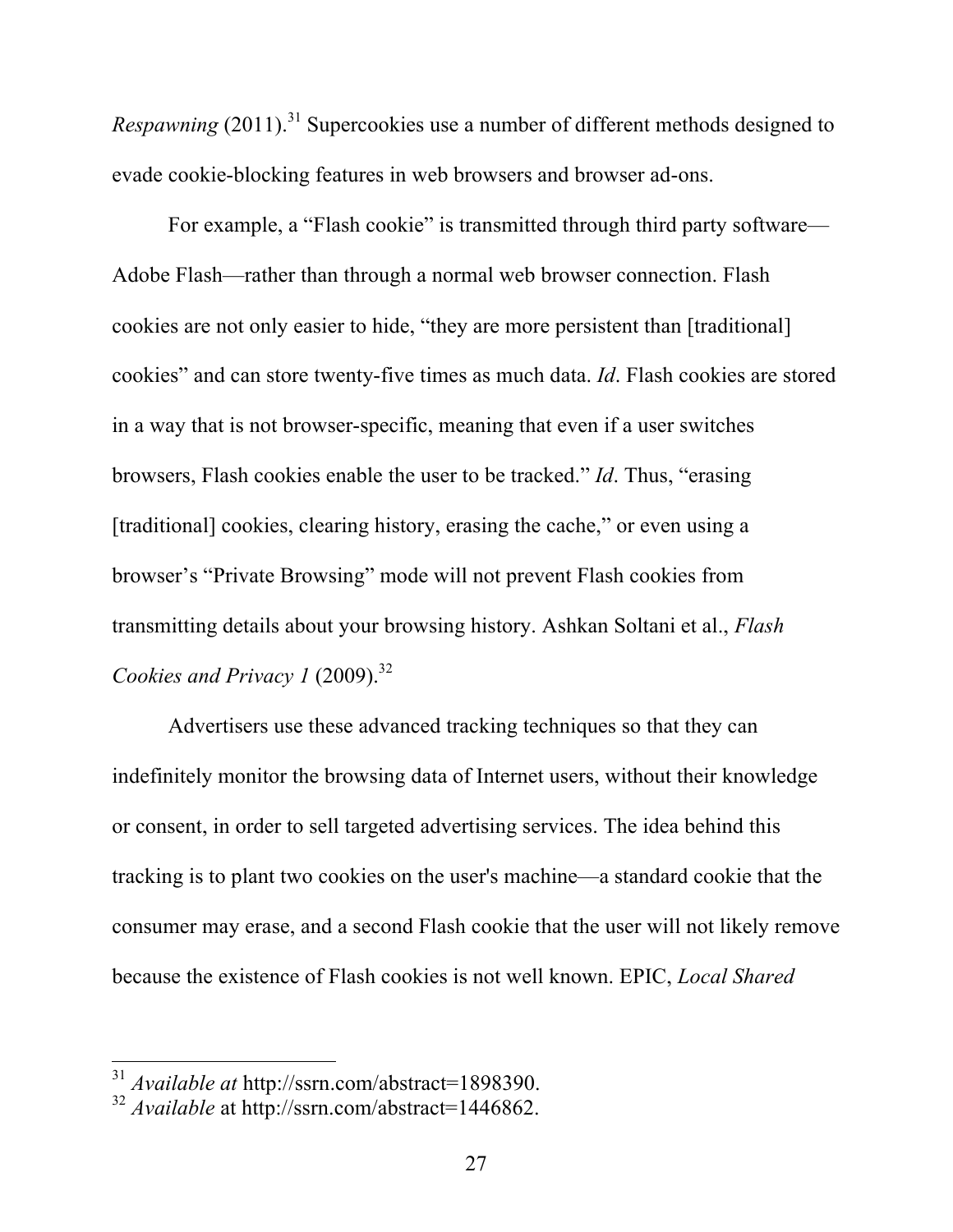*Objects—Flash Cookies* (2005). <sup>33</sup> Flash cookies transmit data about the user back to the cookies' owners, and "those tidbits of information are added to the user's profile. The more information stored, the more valuable for the gathering source. Even where cookies are disabled, some companies, like Google Chrome, track consumers' entire viewing history by seeking electronic permission to install a seemingly innocuous software that allows for detailed tracking." Alexander Tsesis, *The Right to Erasure: Privacy, Data Brokers, and the Indefinite Retention of Data*, 49 Wake Forest L. Rev. 433, 438 (2014).

Some supercookies have the additional function of "respawning," or restoring, HTTP cookies that have already been deleted. Tene & Polonetsky, *supra*, at 292–93. These supercookies are programmed to recognize and recreate certain HTTP cookies, which will become the "zombie cookies." First, the supercookie downloads to the user's browser using the Adobe Flash script. Once downloaded, the supercookie assigns a unique identifying number to the host computer and stores that number in the Adobe Flash storage bin. Then the supercookie checks the browser for the presence of the HTTP cookies that it can respawn. Jacqui Chen, *Zombie Cookie Wars: Evil Tracking API Meant To "Raise Awareness,"* Ars Technica (Sep. 22, 2010). <sup>34</sup> If the user deletes the browser's

 <sup>33</sup> https://epic.org/privacy/cookies/flash.html.

<sup>34</sup> http://arstechnica.com/business/2010/09/22/evercookie-escalates-the-zombiecookie-war-by-raising-awareness/.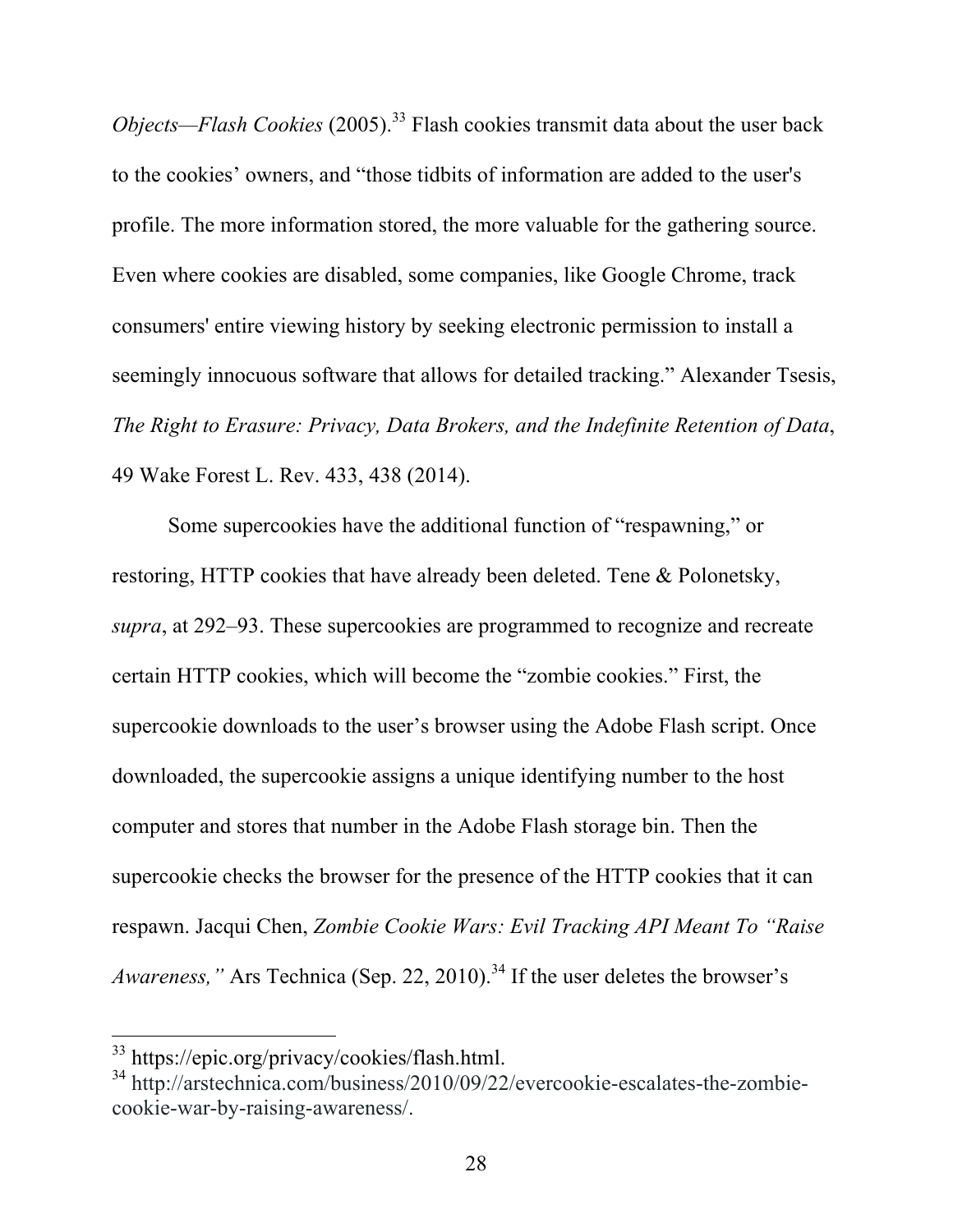cookies, the supercookie will regenerate a new HTTP cookie and label it with the unique tracking number. In this way, the "zombified" HTTP cookie is never effectively deleted, and can continue to track the user even after the user's cookies have been cleared. Bruce Schneier, *Evercookies*, Schneier on Security (Sep. 23,  $2010$ <sup>35</sup>

## **D. Marketers Can Also Identify and Track Users Based On Their Digital "Fingerprints"**

Faced with users' increased understanding of the cookies on their computers and how to erase them, advertisers have begun to use an identification technique called "fingerprinting." Adam Tanner, *The Web Cookie Is Dying. Here's The Creepier Technology That Comes Next*, Forbes (Jun. 17, 2013). <sup>36</sup> By transmitting some code to a user's browser when the user visits a given website, advertisers can make a detailed profile of that user's computer. Erik Larkin, *Browser Fingerprinting Can ID You Without Cookies*, PC World (Jan. 29, 2010). <sup>37</sup> This process involves identifying Internet users based on "unique characteristics of the individual computers people use" under the "assumption that each user operates his or her own hardware, identifying a device is tantamount to identifying the person

 <sup>35</sup> https://www.schneier.com/blog/archives/2010/09/evercookies.html.

<sup>36</sup> *Available at* http://www.forbes.com/sites/adamtanner/2013/06/17/the-webcookie-is-dying-heres-the-creepier-technology-that-comes-next/.

<sup>37</sup> *Available at* 

http://www.pcworld.com/article/188161/browser\_fingerprinting\_can\_id\_you\_with out cookies.html.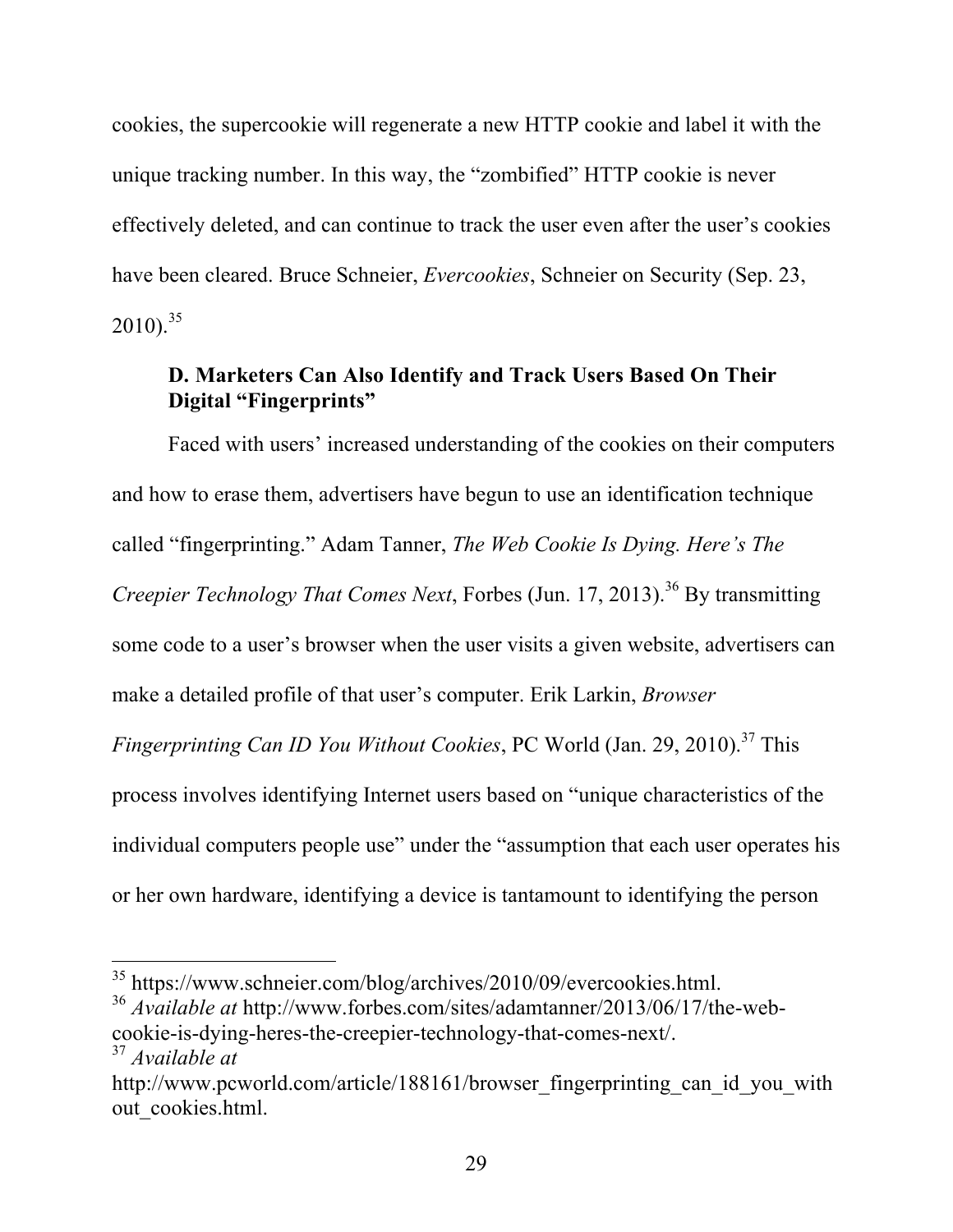behind it." Nick Nikiforakis & Günes Acar, *Browser Fingerprinting and the Online-Tracking Arms Race*, IEEE Spectrum (July 25, 2014). <sup>38</sup> For example, a fingerprint can identify a user based on their operating system's version and configuration, the type and version of the web browser installed, the plugins attached to the browser, wireless settings, TCP/IP configuration, and the hardware clock skew. Tadayoshi Kohno, Andre Broido & K. C. Claffy, *Remote Physical Device Fingerprinting*, Inst. of Electrical & Electronic Eng'rs Symposium on Sec. & Privacy 1, 211 (2005).<sup>39</sup>

These fingerprinting techniques are evolving to the point where they are impossible for users to block. Julia Angwin, *Meet the Online Tracking Device That Is Virtually Impossible to Block*, ProPublica (July 21, 2014) (describing a new technique called "canvas fingerprinting" that identifies a user's device based on the unique way it draws a hidden image). $40$  As a result of these developments, as well as the use of tracking cookies and other identifying techniques, it is no longer possible to consider Internet browsing data to be "anonymous."

 <sup>38</sup> http://spectrum.ieee.org/computing/software/browser-fingerprinting-and-theonlinetracking-arms-race.

<sup>39</sup> *Available at* 

http://homes.cs.washington.edu/~yoshi/papers/PDF/KoBrCl2005PDF-Extendedlowres.pdf. "Clock skew" refers to an imperfection in hardware circuitry that prevents the nodes in the network of memory transistors from synchronizing perfectly. Clock skew can vary, often uniquely, from device to device. <sup>40</sup> http://www.propublica.org/article/meet-the-online-tracking-device-that-isvirtually-impossible-to-block.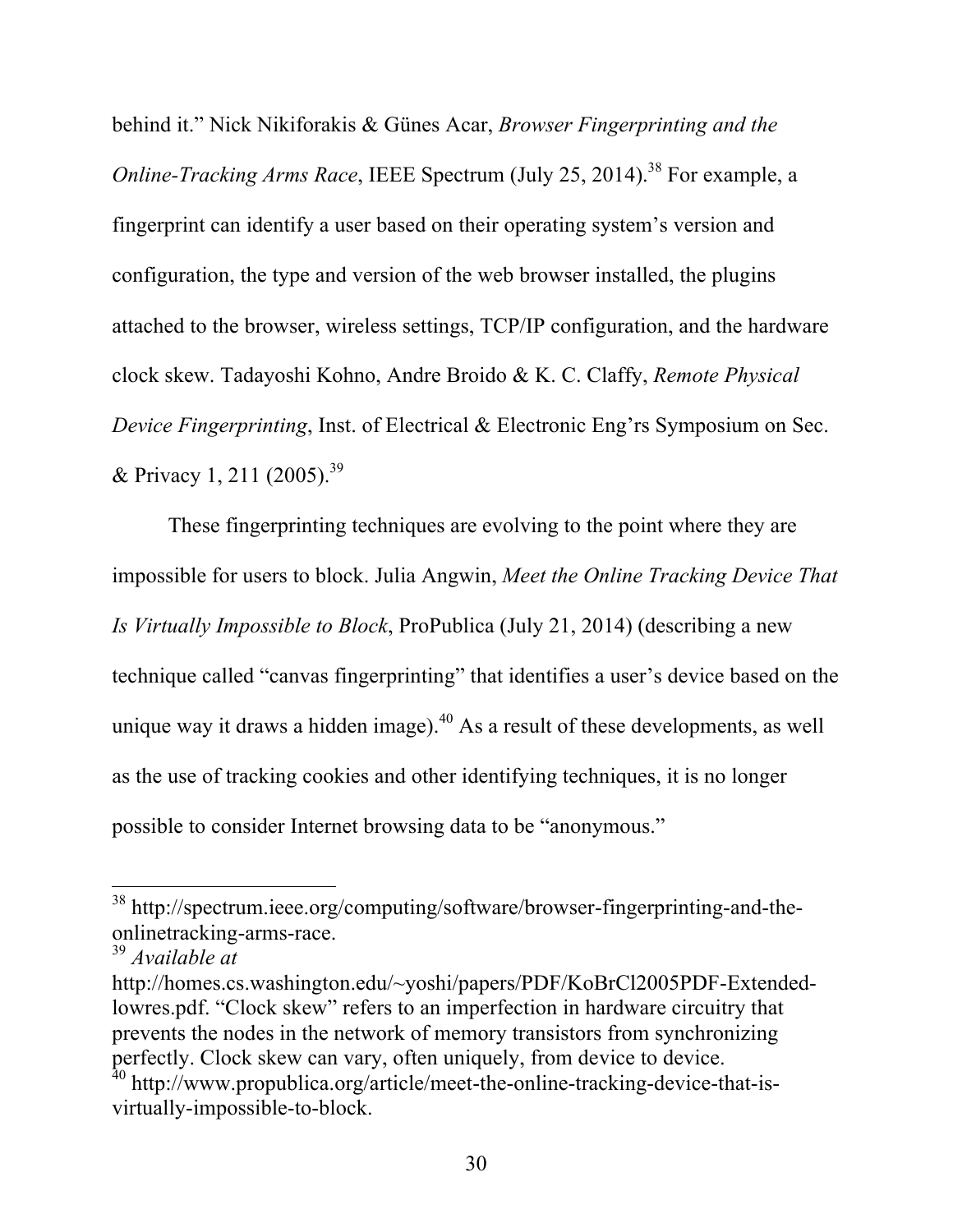## **CONCLUSION**

Amicus respectfully request this Court reverse the lower court's order

granting Appellee's motion to dismiss.

Respectfully submitted,

\_\_\_*/s/ Marc Rotenberg*\_\_\_\_\_\_\_\_\_\_

Marc Rotenberg *Counsel of Record* Alan Butler Julia Horwitz John Tran Electronic Privacy Information Center 1718 Connecticut Ave. NW, Suite 200 Washington, DC 20009 (202) 483-1140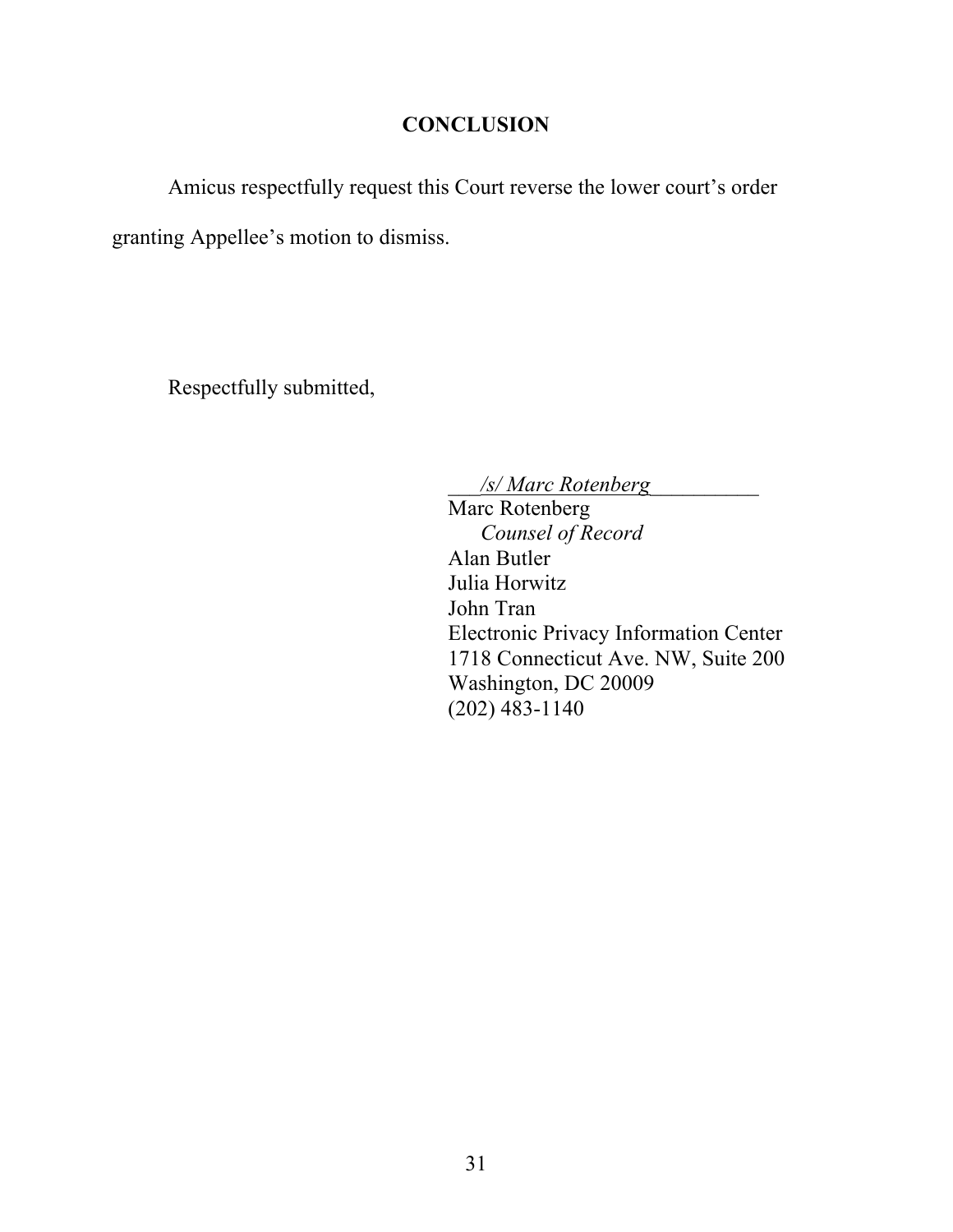#### **CERTIFICATE OF COMPLIANCE WITH FEDERAL RULES**

This brief complies with the type-volume limitation of Fed. R. App. P. 29(d) and Fed. R. App. P.  $32(a)(7)(B)$  because it contains 6,430 words, excluding the parts of the brief exempted by Fed. R. App. P.  $32(a)(7)(B)(iii)$ . This brief also complies with the typeface requirements of Fed. R. App. P.  $32(a)(5)$  and the type style requirements of Fed. R. App. P. 32(a)(6) because this brief has been prepared in a proportionally spaced typeface using Microsoft Office Word for Mac 2011 in 14 point Times New Roman.

Dated: May 4, 2015

\_\_\_*/s/ Marc Rotenberg*\_\_\_\_\_\_\_\_\_\_ Marc Rotenberg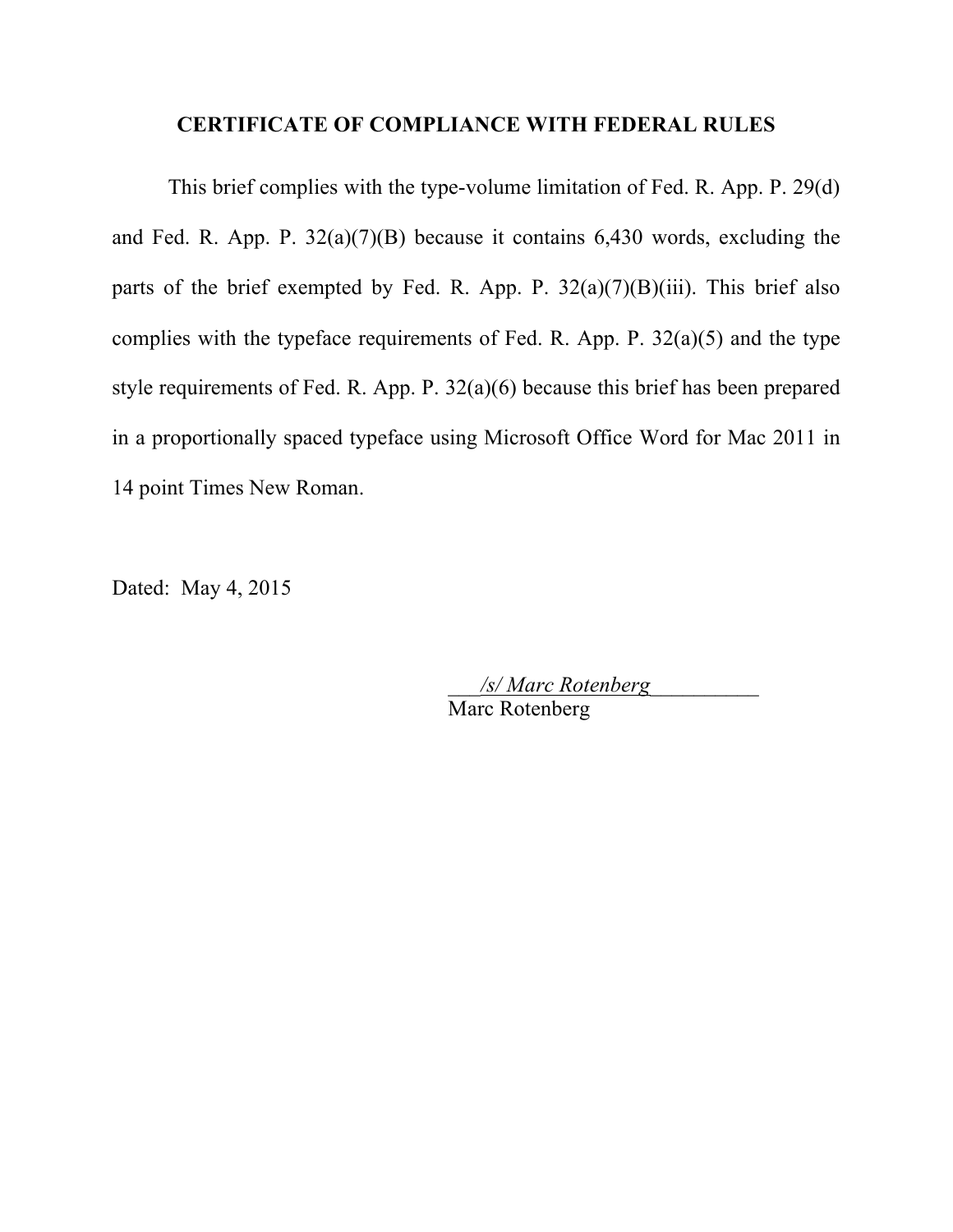#### **CERTIFICATE OF COMPLIANCE WITH LOCAL RULES**

I certify that I have complied with LAR 31.1(c) because this file was scanned by the most current version of Scan This, https://scanthis.net, and no virus was detected. I also certify that I am a member of the bar of this court, and that the text of this electronically filed brief is identical to the text of the 10 paper copies mailed to the court.

Dated: May 4, 2015

\_\_\_*/s/ Marc Rotenberg*\_\_\_\_\_\_\_\_\_\_ Marc Rotenberg